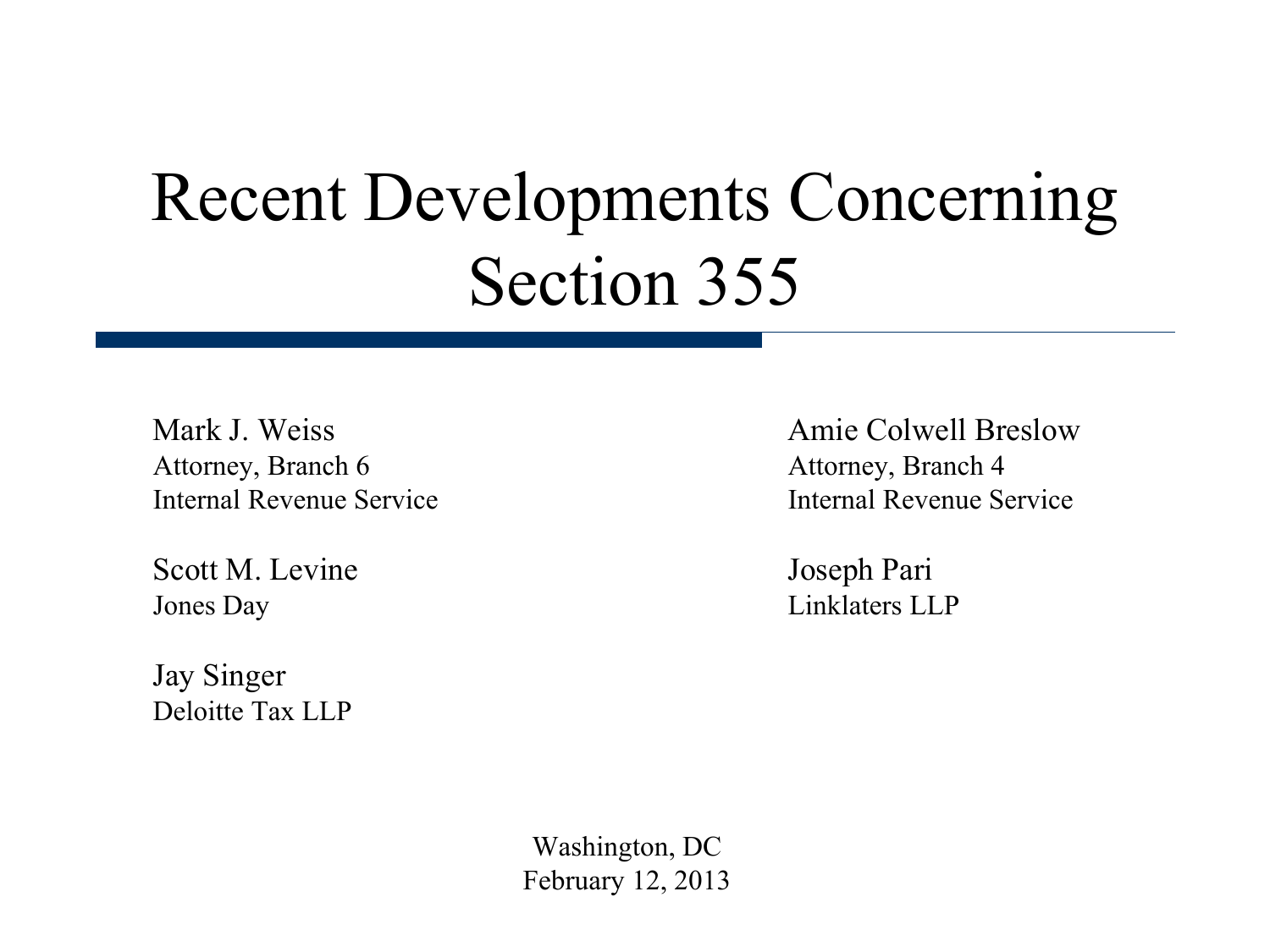## Topics

- Key Changes to Section 355 Ruling Policy
	- Recapitalizations
	- Leveraged Spin-Offs
	- North-South Transactions
- Active Trade or Business Update
	- Goodwill Representation
	- Affiliated Group Sales
- Predecessor/Successor Rules and Prop. Treas. Reg. Section 1.355-8
- REIT Spin-Offs
	- **History**
	- Recent PLR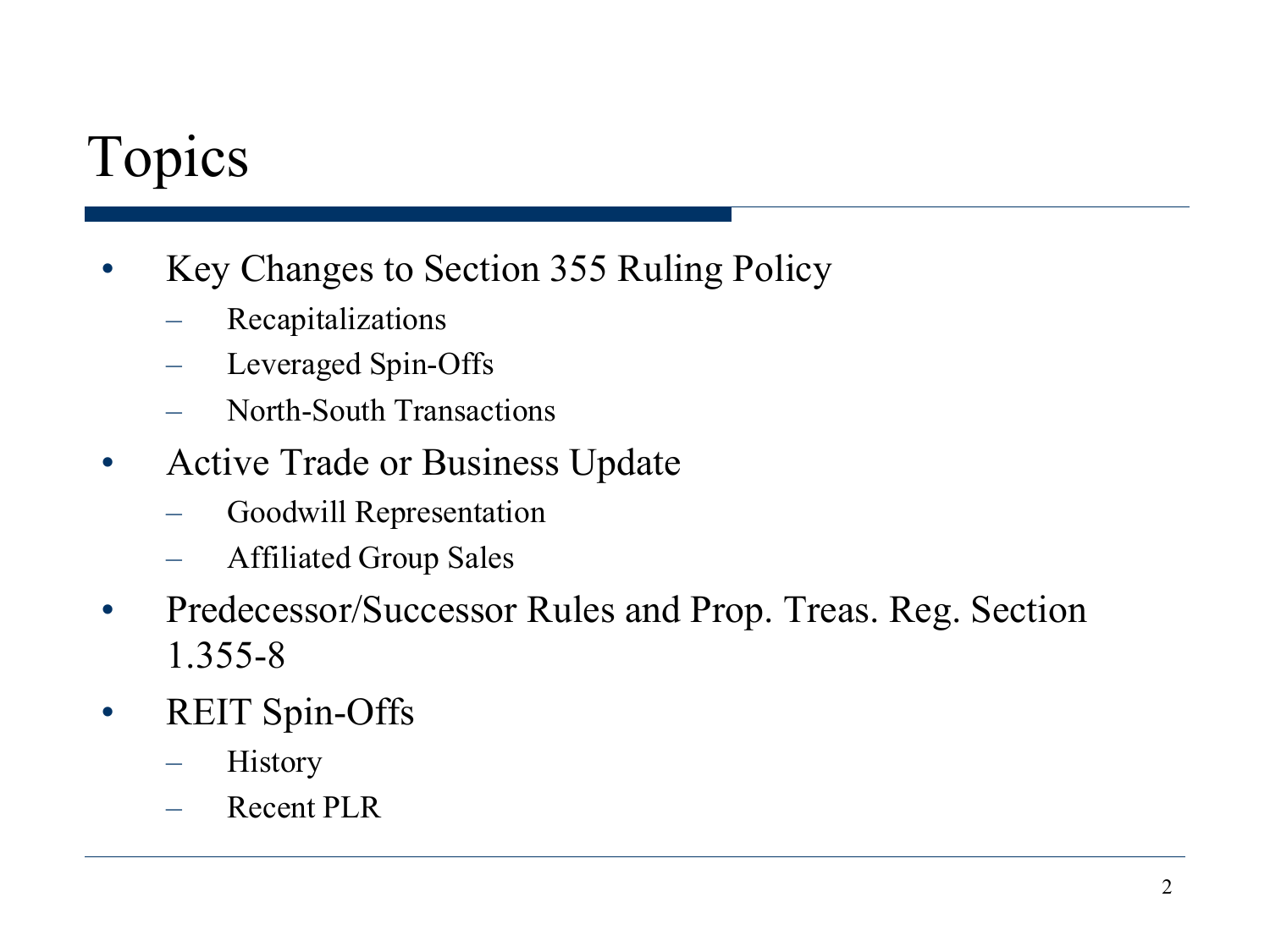## Key Changes to Section 355 Ruling Policy

- Rev. Proc. 2013-1 provides that the IRS will no longer provide rulings on an expedited basis except "when a factor outside a taxpayer's control creates a real business need to obtain a letter ruling or determination letter before a certain date to avoid serious business consequences."
- Rev. Proc. 2013-3 provides that the IRS will no longer rule on:
	- Section 355 distributions involving recapitalizations and certain stock issuances that could affect whether the control requirement is satisfied;
	- Section 355 distributions involving a distributing corporation's distribution of stock or securities of a controlled corporation in exchange for, and in retirement of, any putative debt of the distributing corporation if such distributing corporation debt is issued in anticipation of the distribution; and
	- "North-South" transactions.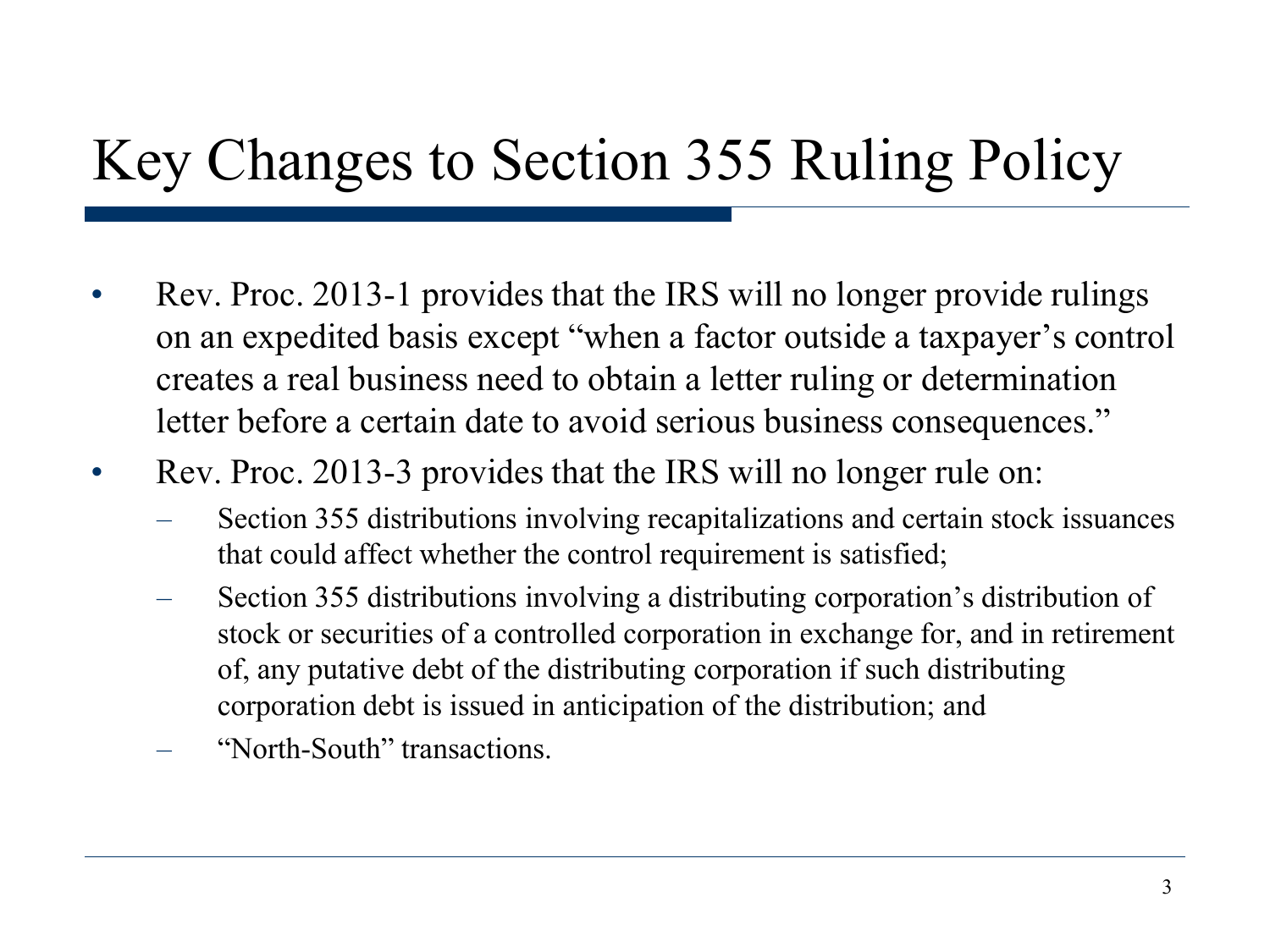# Recapitalizations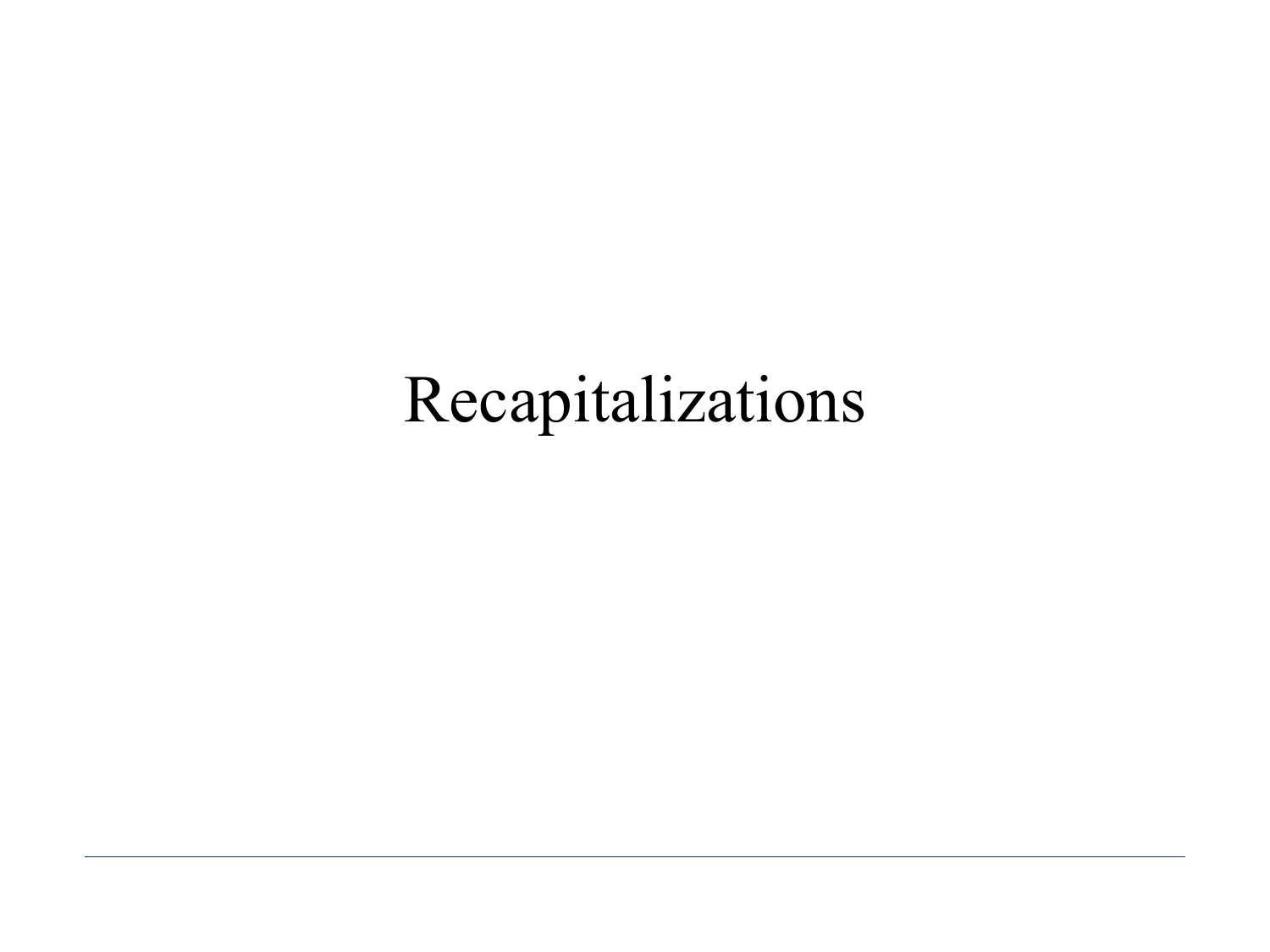#### Section 355 Control Requirement

- For a spin-off to be tax-free, D must:<br>- Control C (within the meaning of section 368(c)) immediately
	- before the distribution; and
	- Distribute control of C.

Sections 355(a)(1)(A); 355(a)(1)(D).

- Under section 368(c), "control" means ownership of:
	- Stock possessing 80% of the vote; and
	- 80% of each class of non-voting stock. Rev. Rul. 59-259.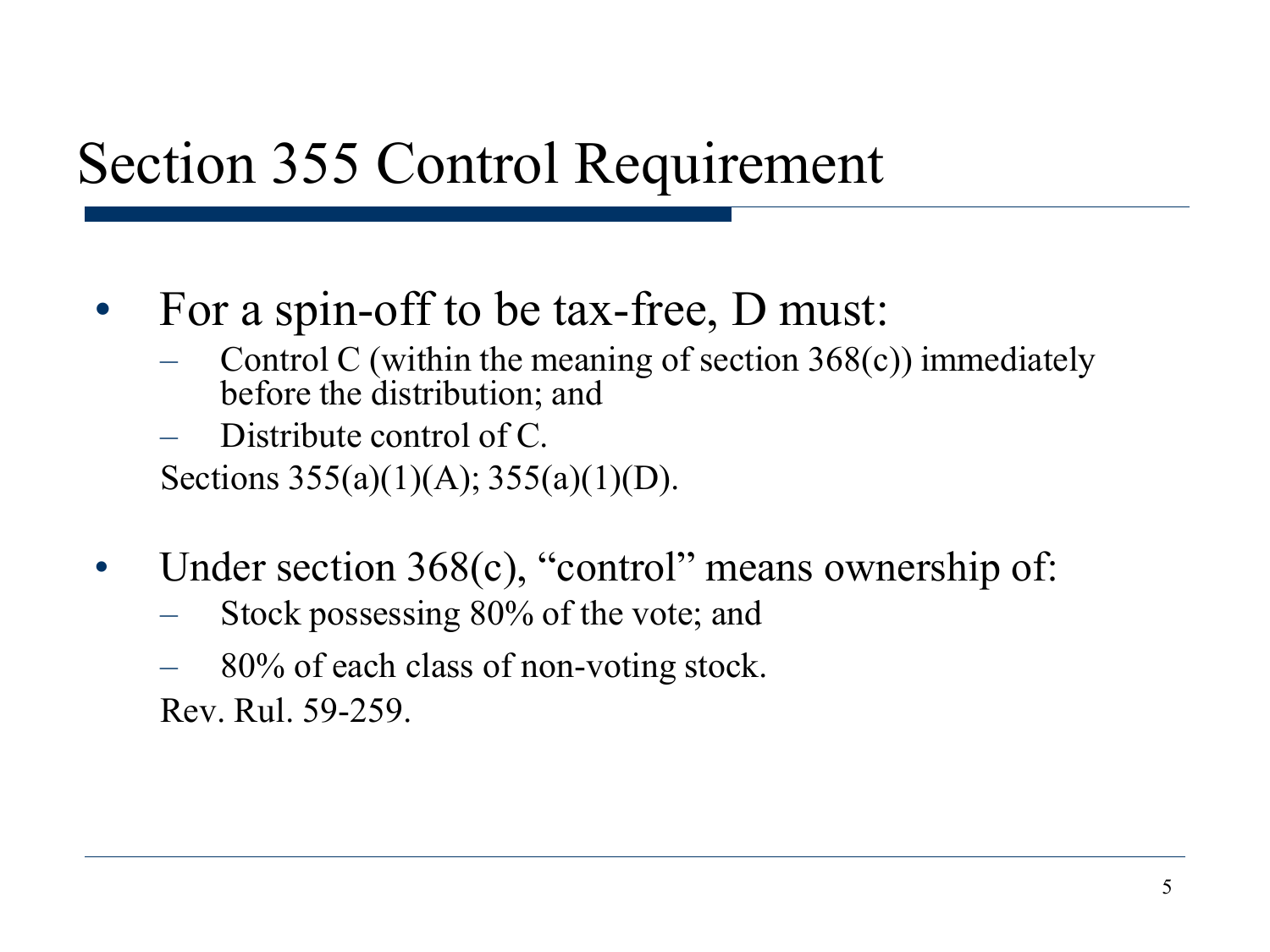#### Rev. Rul. 69-407



• The ruling concludes that respecting D as controlling C as a result of the recapitalization is appropriate because the recapitalization "resulted in a *permanent realignment of voting control*."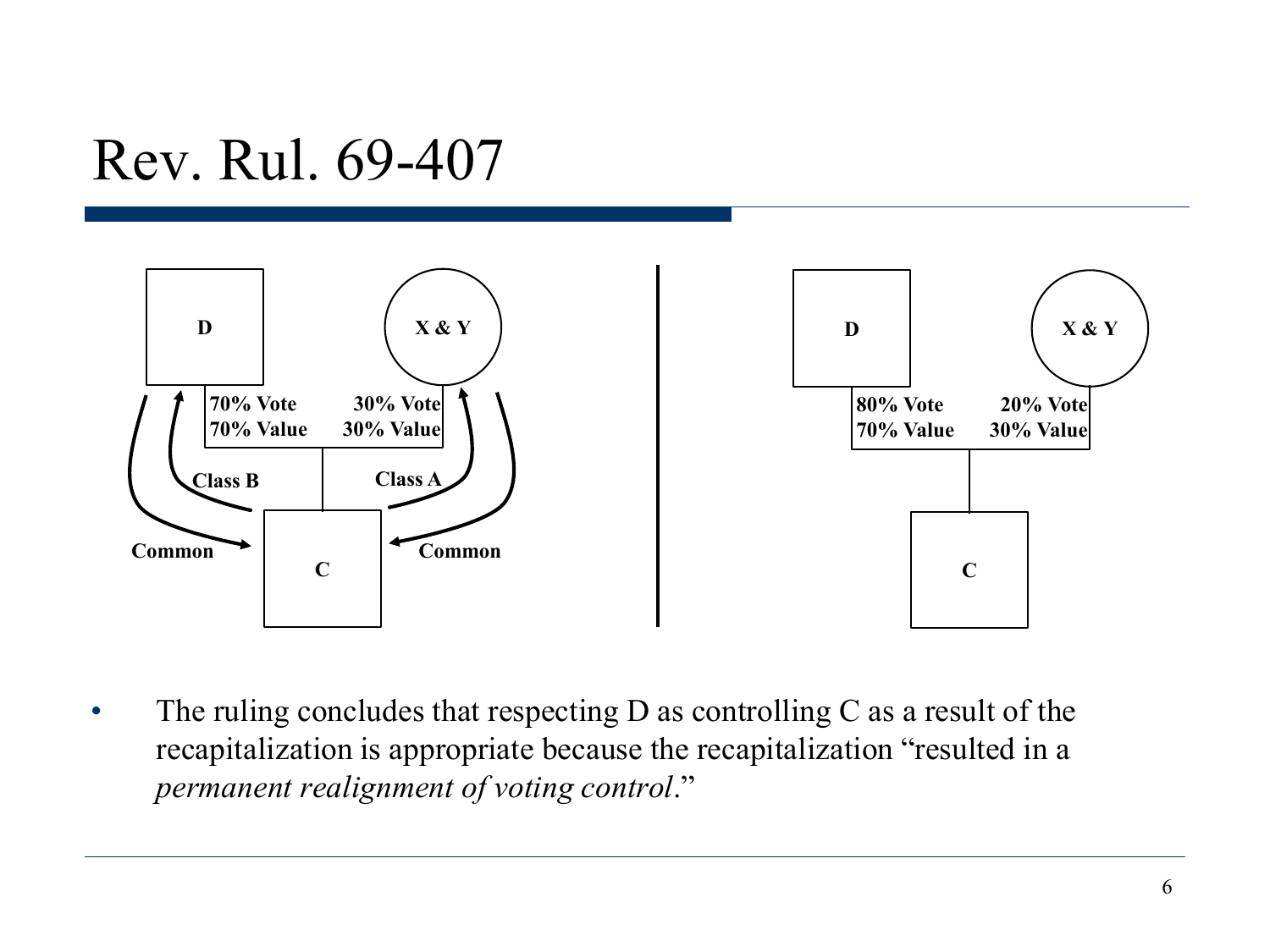#### IPO Carve-Outs

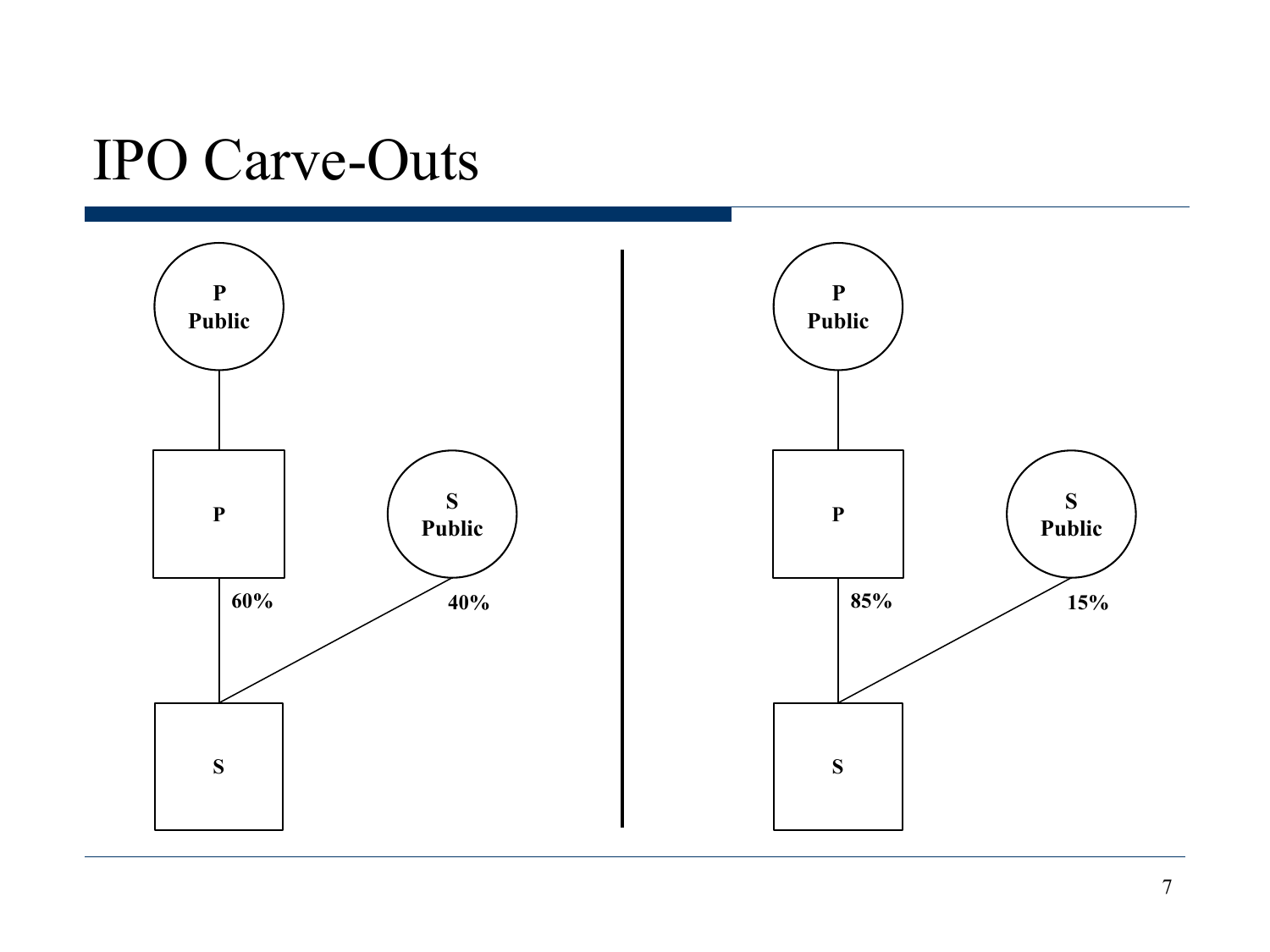### Section 355: Recaps Into and Out of Control

| Date of<br><b>Ruling/Spin</b> | Date of<br><b>Supplemental</b><br><b>Ruling Request</b> | <b>Date</b><br><b>Supplemental</b><br><b>Ruling Published</b> | Supplemental<br><b>Ruling Number</b> |
|-------------------------------|---------------------------------------------------------|---------------------------------------------------------------|--------------------------------------|
| 3/25/99                       | 6/28/01                                                 | 9/28/01                                                       | 200139011                            |
| 6/2/99                        | 10/8/03                                                 | 1/16/04                                                       | 200403041                            |
| 8/30/02                       | 8/19/03                                                 | 11/21/03                                                      | 200347013                            |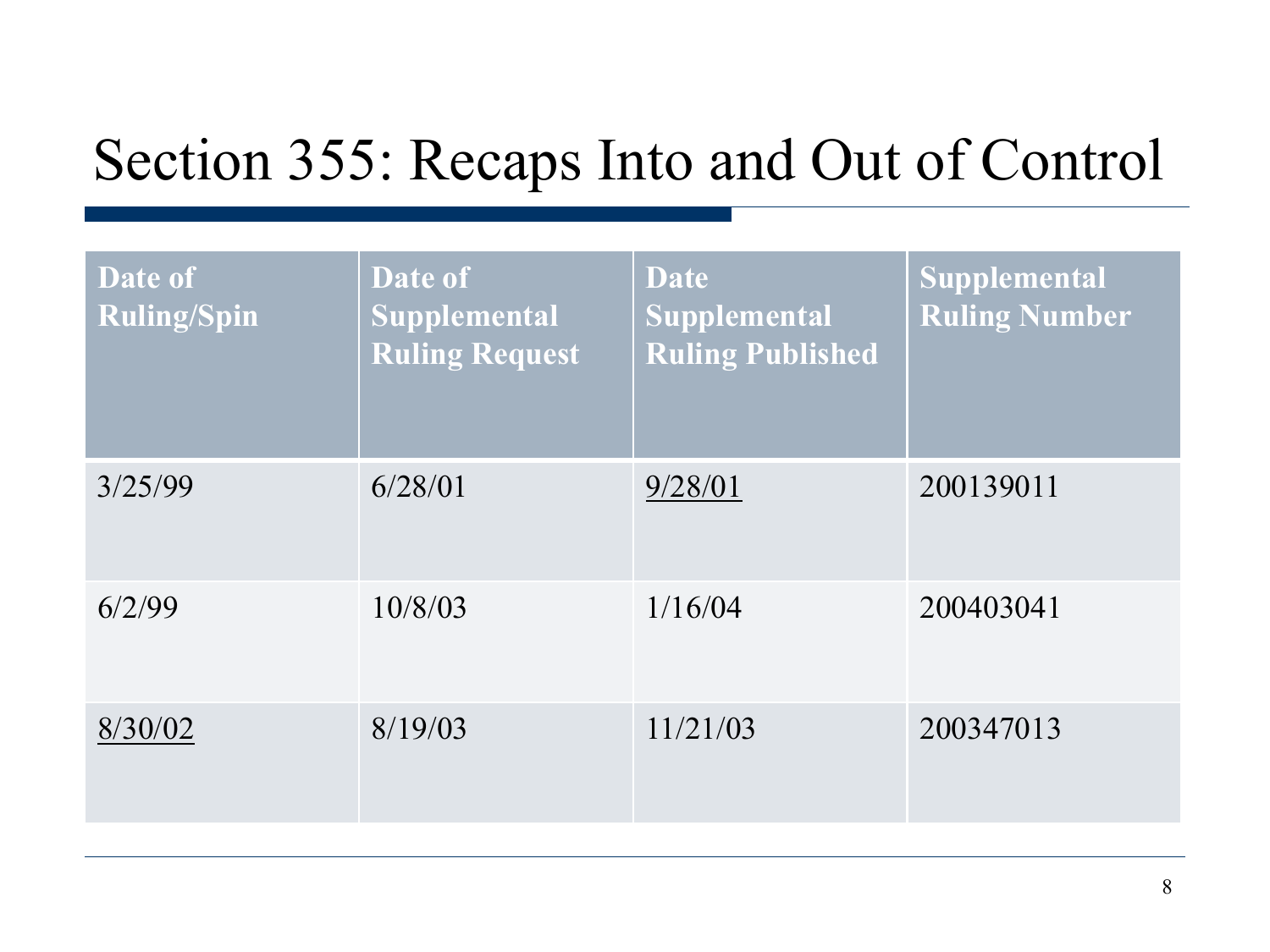#### Section 355: Recaps Into and Out of Control

- Rev. Proc. 2003-48 stated CC:Corp. would not issue supplemental rulings on spin-offs due to change of circumstances (did not apply to 3 rulings cited above, because sought before effective date).
	- What is scope of "change of circumstances"?
	- Around 2005 CC:Corp stopped requiring representations of no plan to undo dual vote structure.
- In 2008 Wessel, Pari and D'Avino added to their treatise:
	- "The authors understand that the Service will rule favorably if, following the distribution, the taxpayer expects that the board of directors of controlled will consider whether to unwind the dual class structure as long as it is subject to an independent shareholder vote." p. 417
- PLR 200837027 stated that "in connection with the resolutions to be submitted to the Controlled shareholders at the next regularly scheduled annual shareholders' meeting of Controlled or at a special shareholders' meeting of Controlled," shareholders could vote to approve a resolution to undo a recapitalization into control consummated in connection with the spin-off addressed by the ruling. Later rulings involving recaps into control included similar language in representations.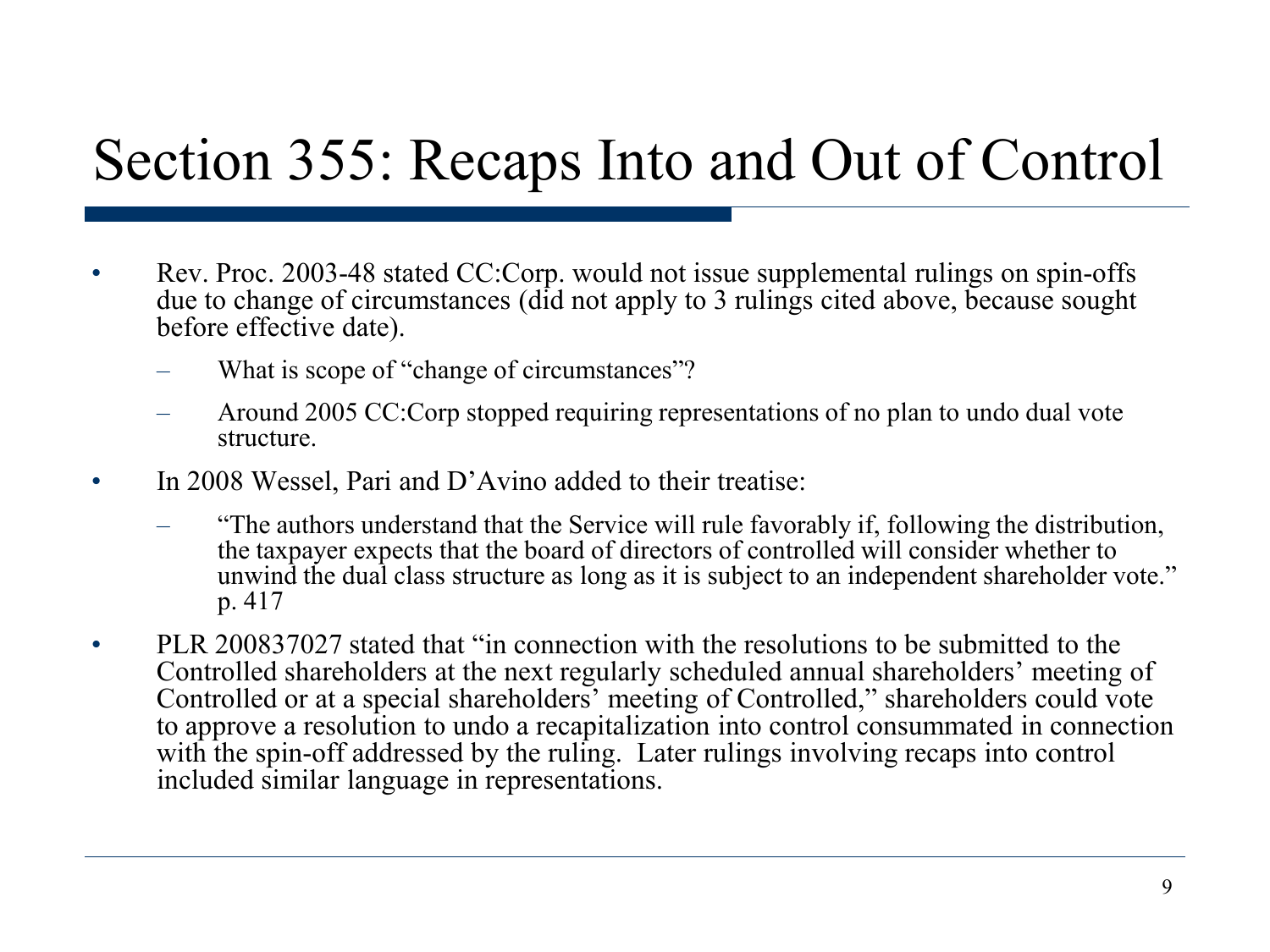### PLR 201007050 Recap into Control for Spin-off Followed by Unwind



**Step 5:** D2 offers to exchange its Class A stock in C for D2 stock owned by the D2 shareholders ("Exchange Offer" resulting in an "External Split-off" to the D2 shareholders). Offer provides that, if the conditions to the Exchange Offer are met, then D2 will convert the Class B stock received in the Internal Spin-off to Class A stock (the "Unwind") prior to consummation of the Exchange Offer/External Split-off.

**Step 6:** Conditions are met, and Unwind and External Split-off are consummated.

**Step 7:** D2 contributes assets to D1 (North-South issue). Rep: Internal Spin-off not conditional on contribution.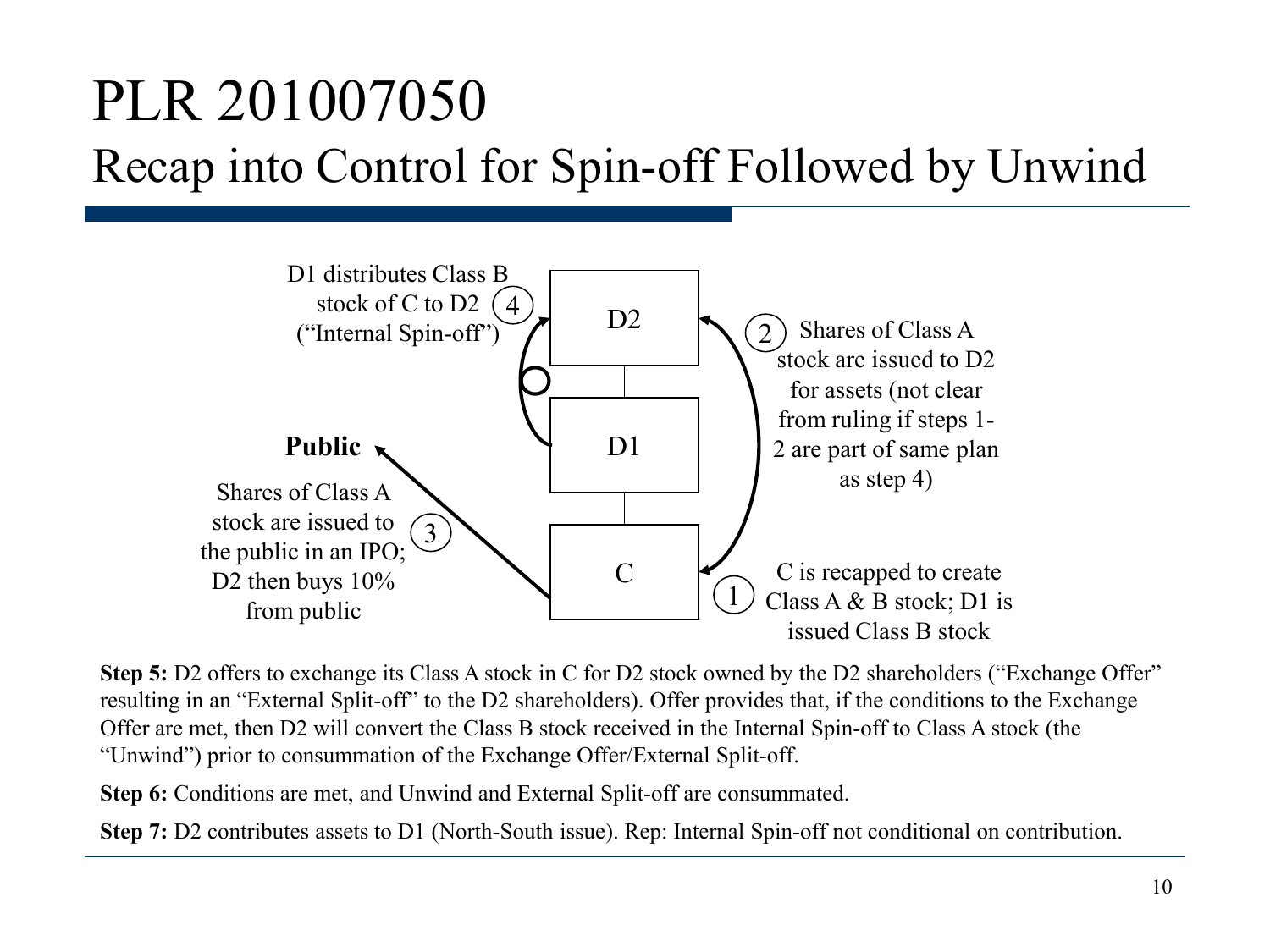### PLR 201007050 (cont'd)

- The IRS concludes: "the Unwind will not cause the Internal Spin-off to fail to satisfy the control immediately before requirement of section 355(a)(1)(A)." *Cf*. Rev. Rul. 98-27.
- The taxpayer represented that immediately after the Internal Spin-off, there would be "no legally binding obligation to change the capital structure or the Charter of Controlled" and "no legally binding obligation to proceed with the remainder of the Proposed Transaction."
	- Compare to prior PLRs requiring no plan or intention.
- Consummation of the Exchange Offer/External Split-off was conditioned upon a minimum level of participation in the Exchange Offer.
	- The exchange ratio for the Exchange Offer was set at a level intended to encourage the D2 shareholders to tender their D2 stock.
- Does "economic substance" under section 7701(o) affect the analysis? (Is tax benefit "clearly consistent" with the statute and policies?)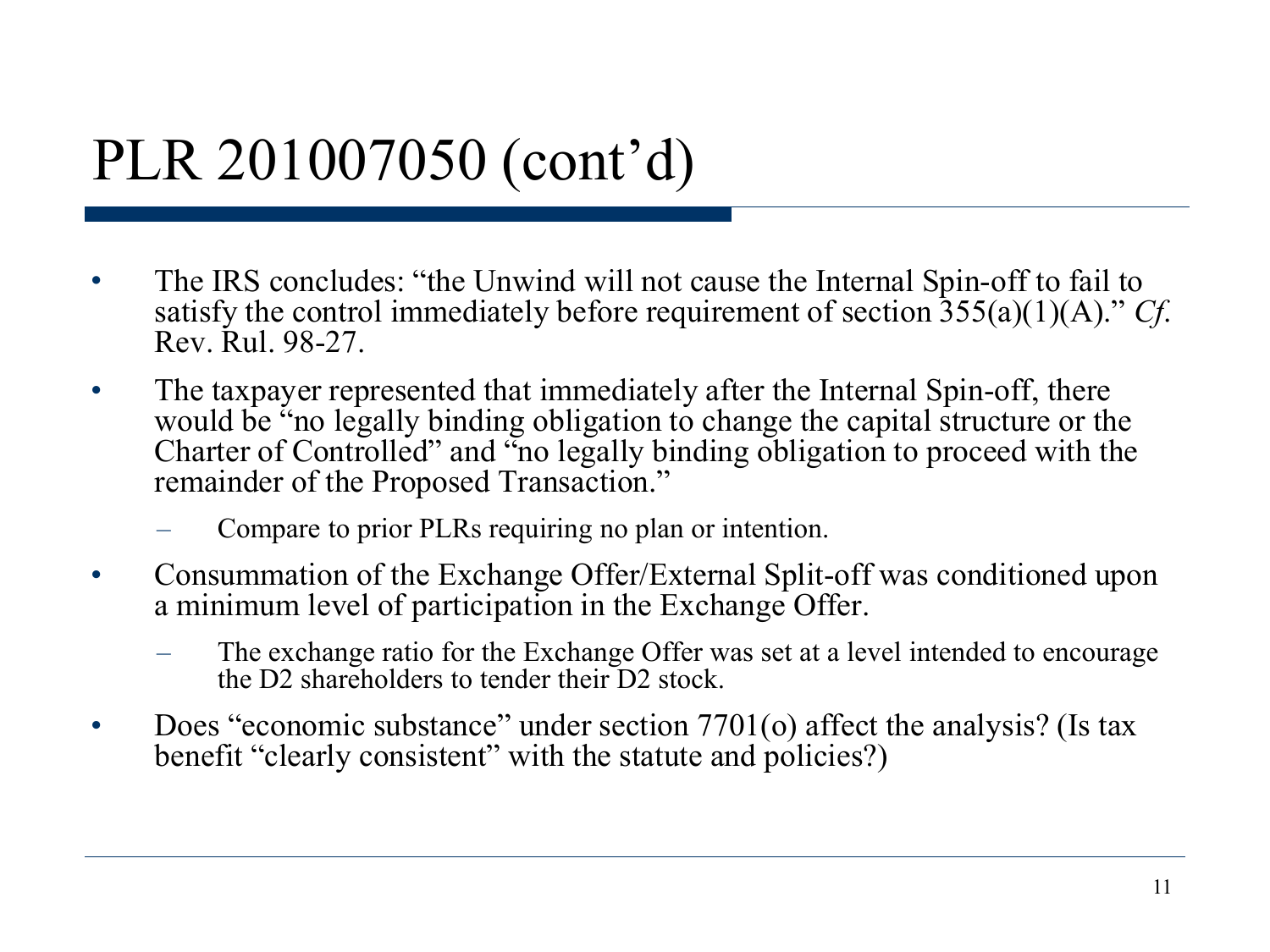## Taxpayer Reform Act of 1997

- Added section 355(e) and section  $368(a)(2)(H)$  to the Code.
- In general, these provisions turned off the application of the step transaction doctrine with respect to transactions following spin-offs for purposes of determining whether a distribution qualifies under section 355.
	- Section  $368(a)(2)(H)(ii)$  provides that, in the case of a transaction with respect to which the requirements of section 355 (or so much of section 356 as relates to section 355) are met, the fact that the shareholders of the distributing corporation dispose of part or all of the distributed stock, or the fact that the corporation whose stock was distributed issues additional stock, shall not be taken into account.
	- Section 355(e) generally imposes a corporate level (but not shareholder level tax) if, pursuant to a plan, one or more persons acquire directly or indirectly stock representing a 50-percent or greater interest in D or C.
- Rev. Rul. 98-27 revoked Rev. Rul. 96-30 and acknowledged that step transaction principles no longer applied with respect to transactions engaged in by D or C following a spin-off.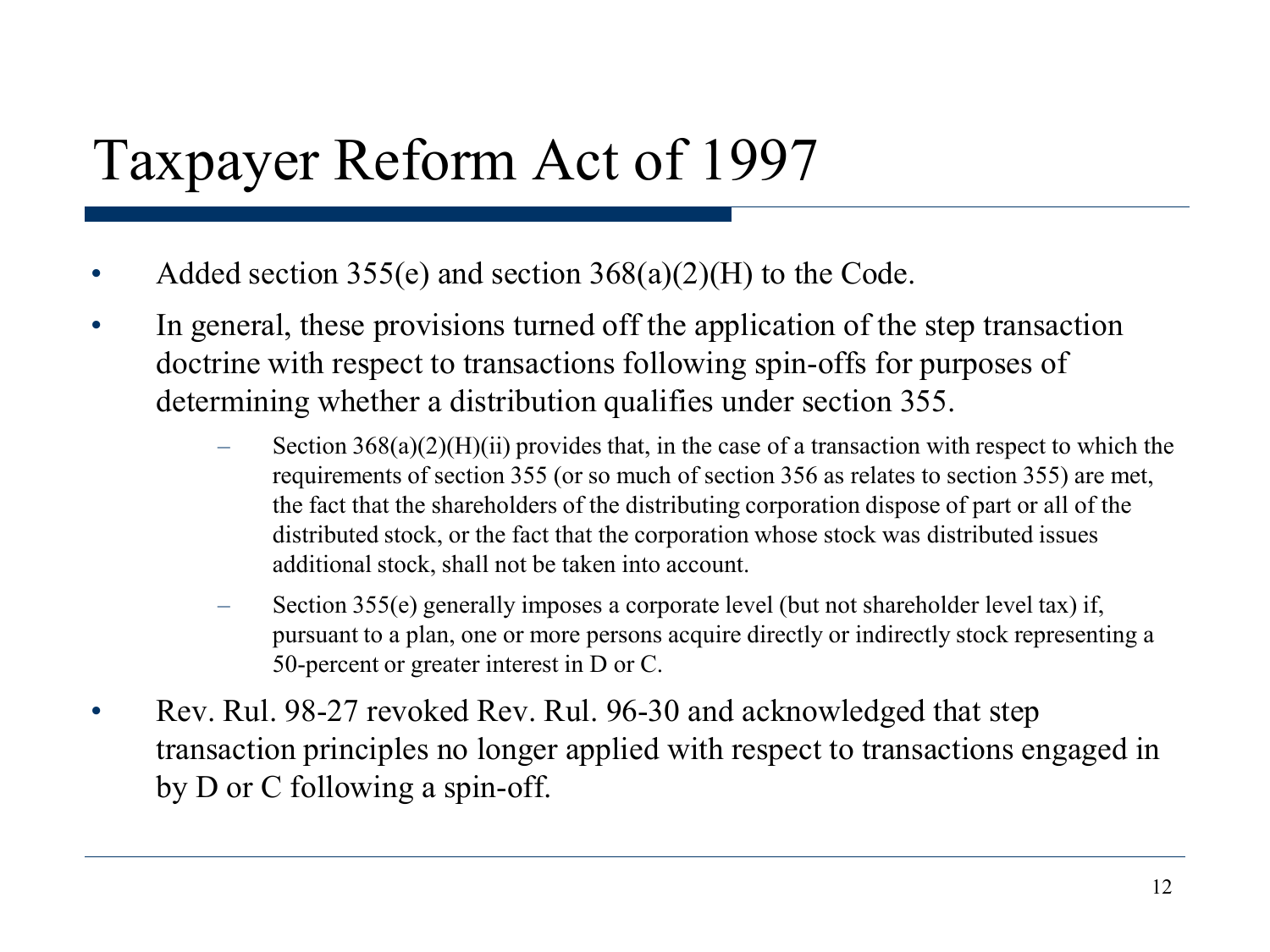#### Taxpayer Reform Act of 1997

• Rev. Rul. 2003-79 turned off the step transaction doctrine with respect to "born to" die" transactions and quoted the following legislative history to section 355(e) and section  $368(a)(2)(H)$ :

> The . . . bill does not change the present-law requirement under section 355 that the distributing corporation must distribute 80 percent of the voting power and 80 percent of each other class of stock of the controlled corporation. It is expected that this requirement will be applied by the Internal Revenue Service taking account of the provisions of the proposal regarding plans that permit certain types of planned restructuring of the distributing corporation following the distribution, and to treat similar restructurings of the controlled corporation in a similar manner. Thus, the 80-percent control requirement is expected to be administered in a manner that would prevent the tax-free spin-off of a lessthan-80-percent controlled subsidiary, but would not generally impose additional restrictions on post-distribution restructurings of the controlled corporation if such restrictions would not apply to the distributing corporation.

H.R. Rep. No. 105-220, at 529-30 (1997); 1997-4 C.B. 1457, at 1999-2000.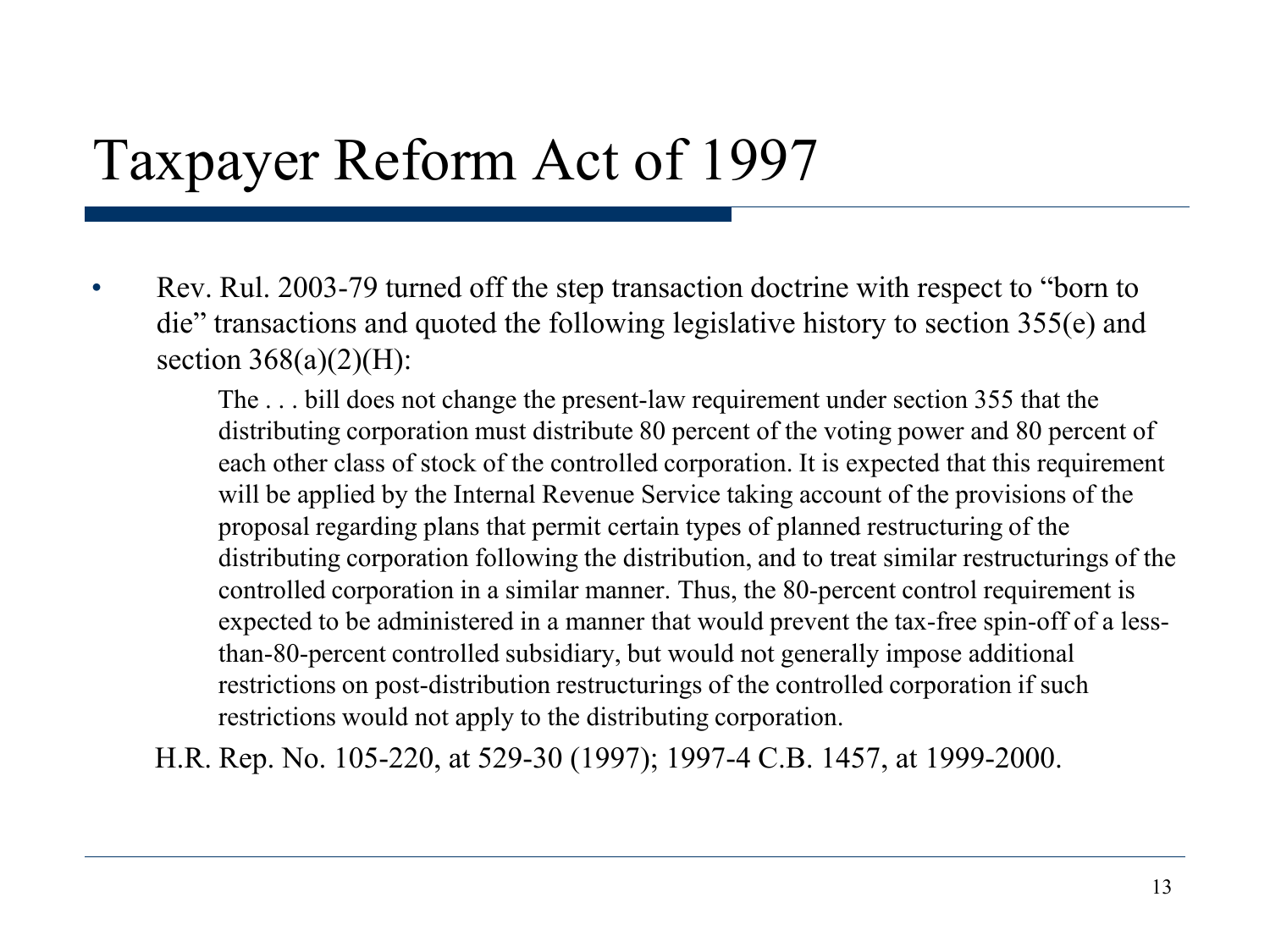#### Rev. Proc. 2013-3 No Rule

- Rev. Proc. 2013-3 provides that, until the IRS resolves the issue, it will no longer rule on:
	- Whether a corporation is a "controlled corporation" within the meaning of section  $355(a)(1)(A)$  if, in anticipation of a distribution of the stock of the corporation, a distributing corporation acquires putative control of the controlled corporation (directly or through one or more corporations) in any transaction (including a recapitalization) in which stock or securities were exchanged for stock having a greater voting power than the stock or securities relinquished in the exchange, or if, in anticipation of a distribution of the stock of the putative controlled corporation, such corporation issues stock to another person having different voting power per share than the stock held by the distributing corporation.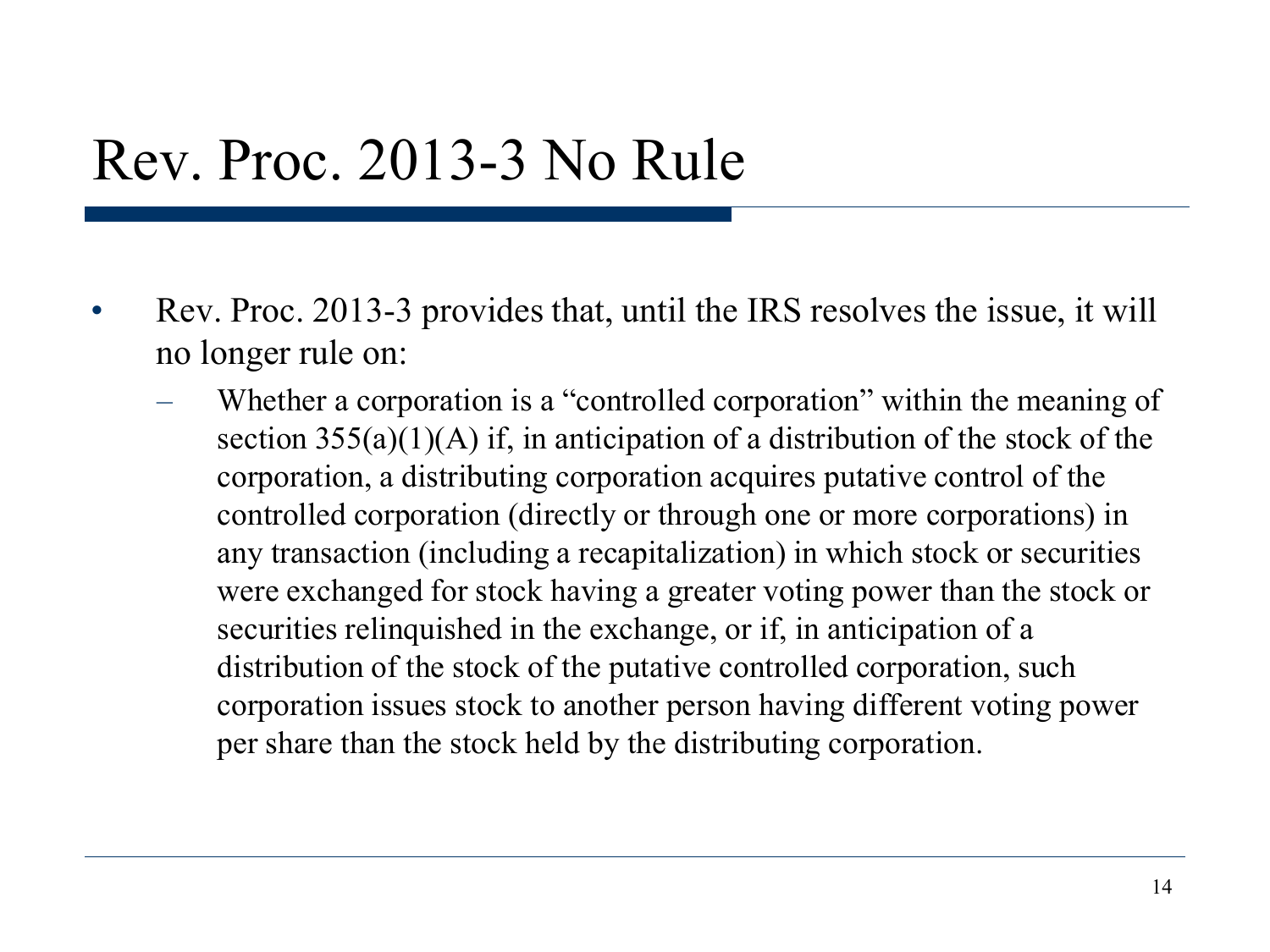## Leveraged Spin-Offs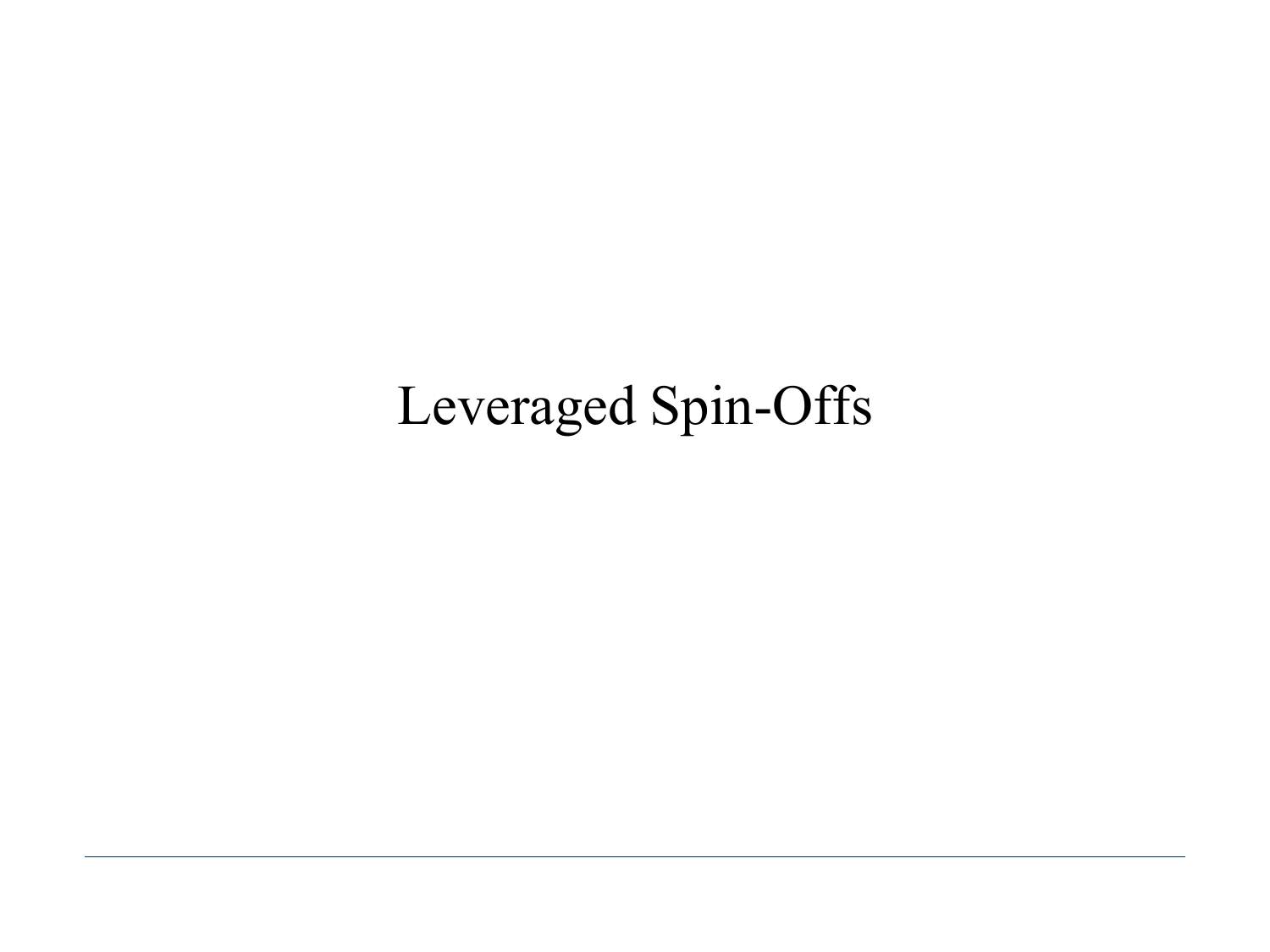# Repayment of Distributing Debt in Section 355 Spin-Offs

- To allocate debt between D and C in a D/355 spin-off transaction, D may transfer property to C in exchange for a combination of C stock and debt (or debt securities).
	- Typically, an investment banker will buy up D debt on the market and exchange the D debt for C securities.
- Section 361(a): General rule
	- No gain or loss shall be recognized to a corporation if such corporation is a party to a reorganization and exchanges property, in pursuance of the plan of reorganization, solely for stock or securities in another corporation a party to the reorganization.
- Section 361(b): If other property ("boot," i.e., not stock or securities) is received, then gain is generally recognized if the property is not distributed to the shareholders.
	- Section 361(b)(3): If, in a D/355 spin-off transaction, a distribution of boot to D is used to pay creditors of D, then no gain is recognized to the extent the value of the boot does not exceed the basis of the assets contributed to C in the reorganization.
- Section  $361(c)(3)$ : Any transfer of qualified property, including C securities, by D to its creditors in connection with the reorganization shall be treated as a distribution to its shareholders pursuant to the plan of reorganization.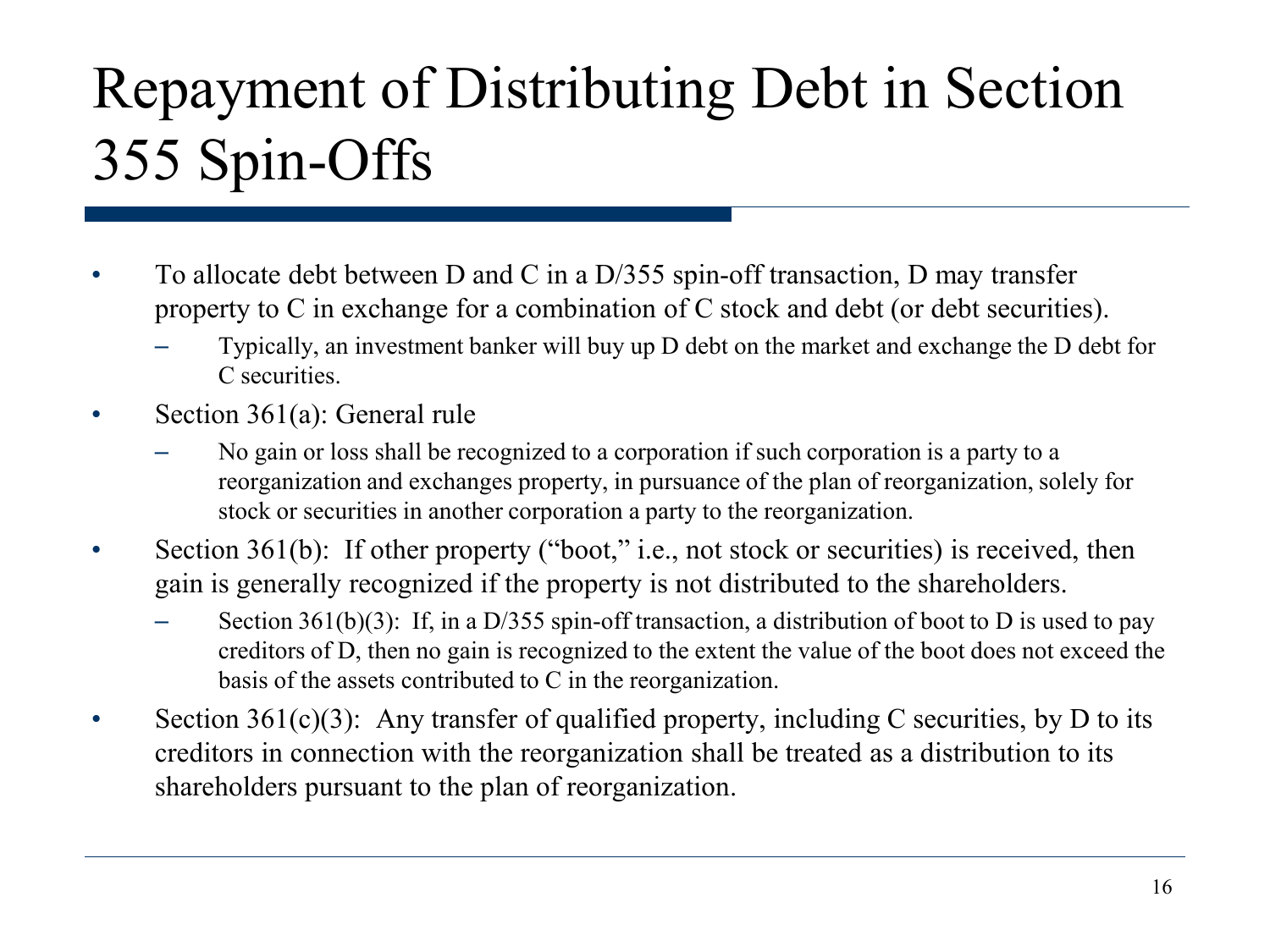#### PLR 201029007 Repayment of Distributing Debt in 355 Spin-off



- The IRS concluded that D will not recognize gain or loss on the transfer of C Debt under section 361(c) (with certain exceptions).
- The taxpayer represented that D Debt exchanged for C Debt "will not exceed the daily average outstanding third party indebtedness of D for the 365-day period ending" at the close of the last business day before D's Board directed management to pursue the distribution.
- Compare to prior rulings requiring D Debt to be "old and cold". *See* PLRs 200716024, 200345050, 200137011.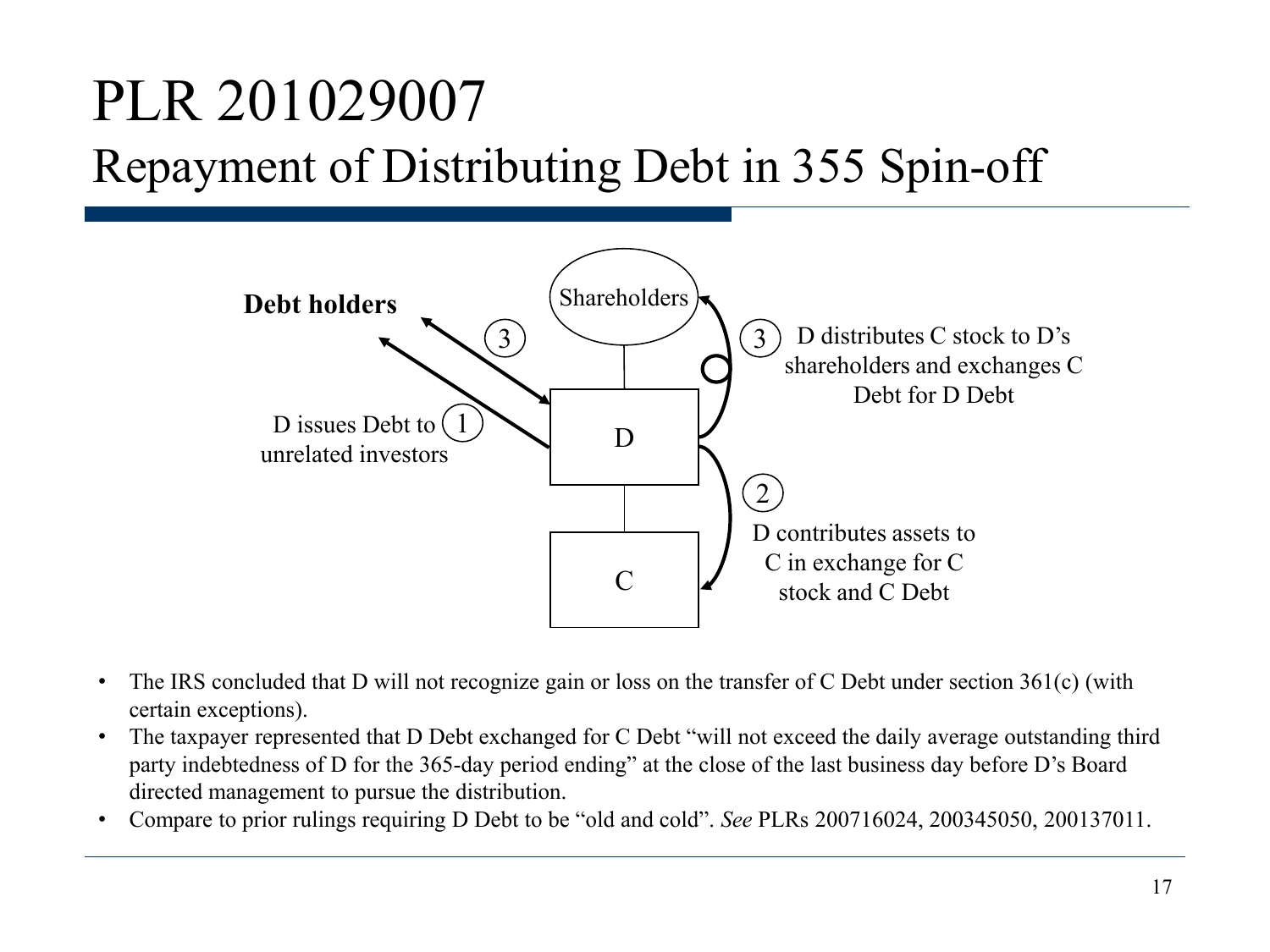#### PLR 201029007 (cont'd)

- The ruling provides that D Debt will be issued to investors at least *g* days prior to distribution. The ruling does not specify when D and the investors will agree to the exchange of C Debt for D Debt.
- *Compare* PLR 201032017:
	- The Investment Banks acquired D debt (either by direct issuance or on secondary markets) at least *ii* days prior to date of exchange (assumed to be 14 days based on PLR 200802009).
	- An Exchange Agreement was entered into by the Investment Banks and D no sooner than *jj* days after the Investment Banks acquired the debt (assumed to be five days based on PLR 200802009).
	- It was anticipated that the Investment Banks would sell the C debt they received in the debt exchange.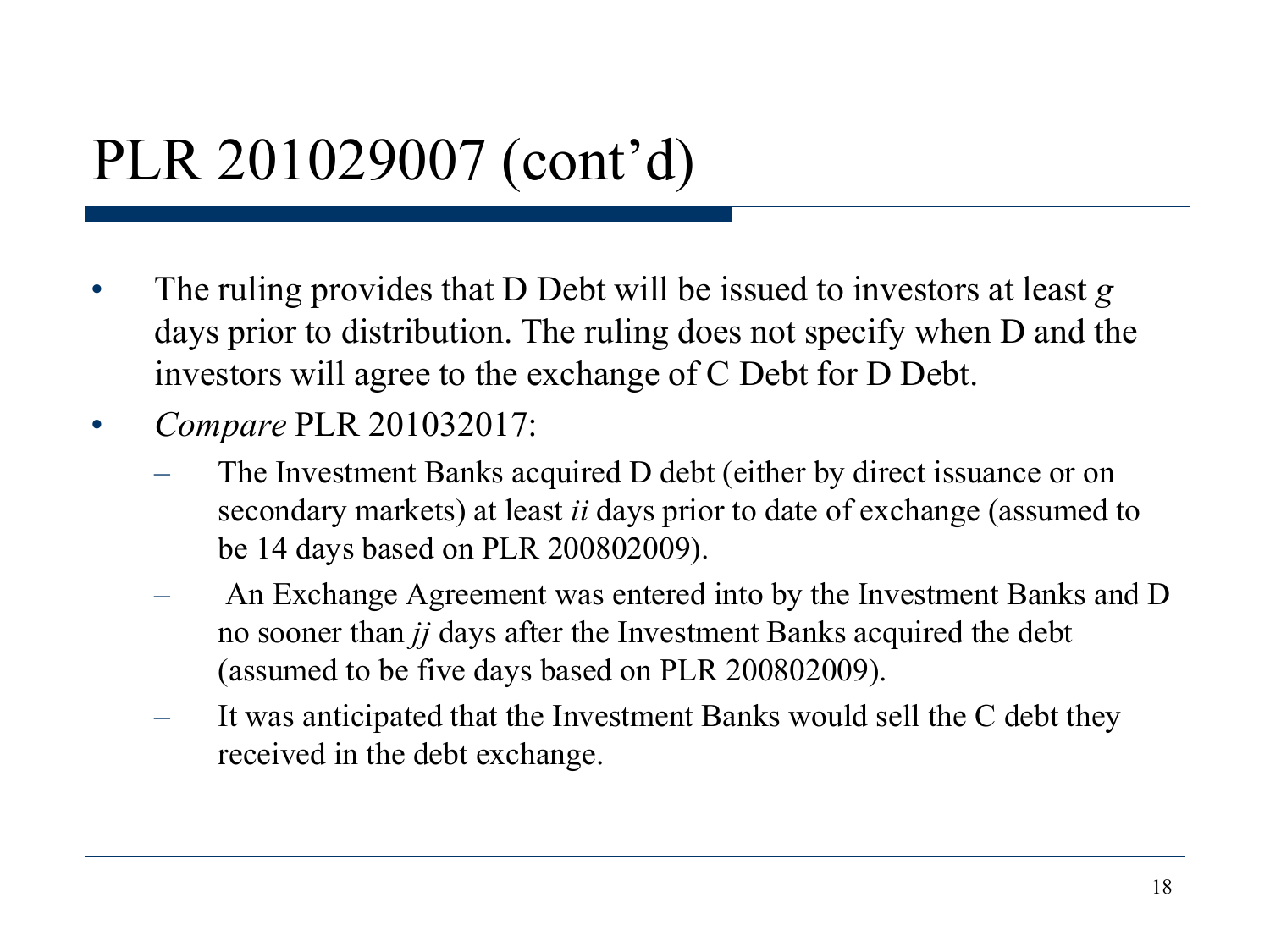#### Rev. Proc. 2013-3 No Rule

- Rev. Proc. 2013-3 provides that, until the IRS resolves the issue, it will no longer rule on:
	- Whether either section 355 or section 361 applies to a distributing corporation's distribution of stock or securities of a controlled corporation in exchange for, and in retirement of, any putative debt of the distributing corporation if such distributing corporation debt is issued *in anticipation of* the distribution.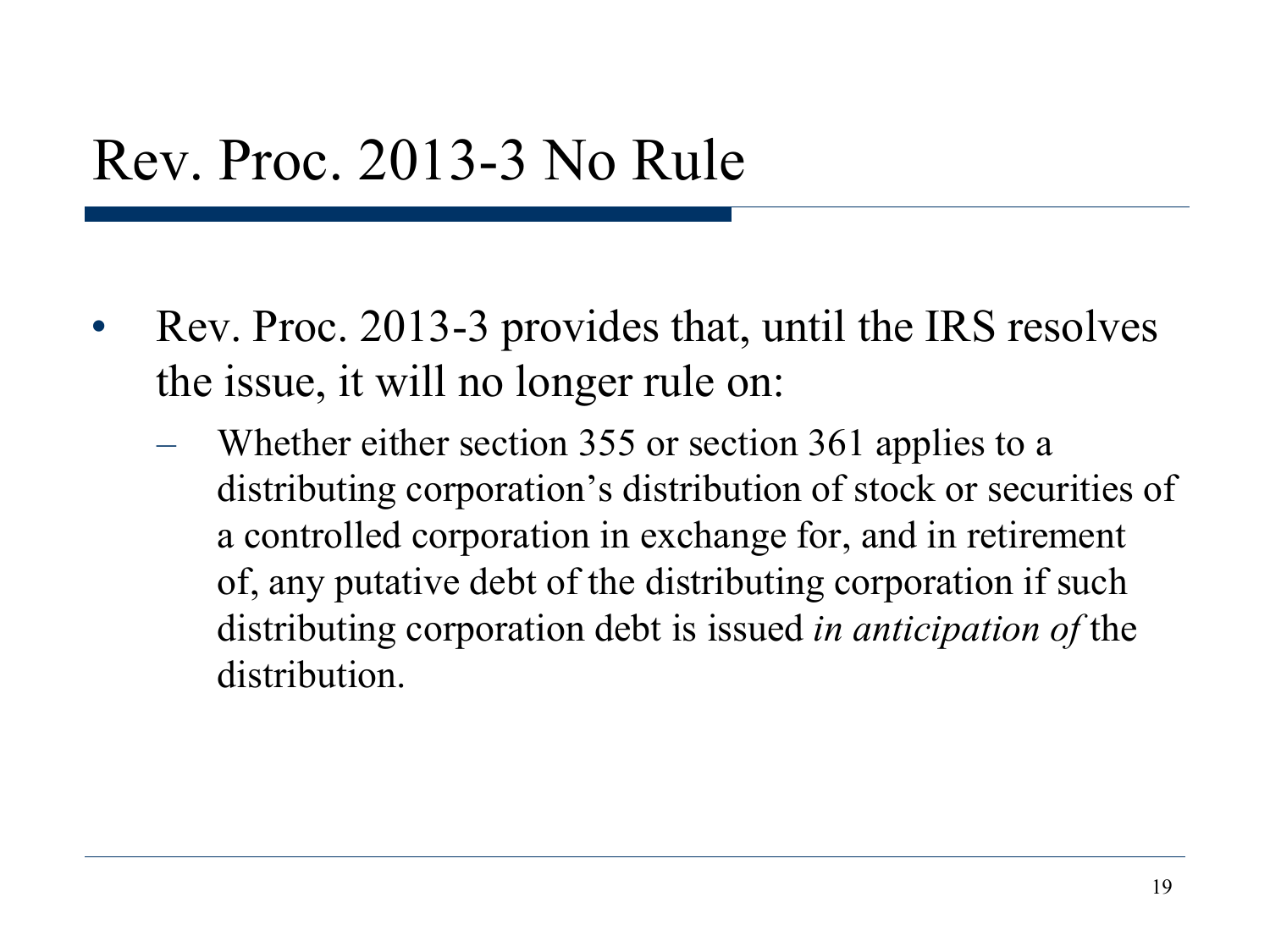## Proposed Legislation

- The Senate version of the 2012 Highway Bill proposed to change section 361 to treat C securities and non-qualified preferred stock as "other property."
- The final legislation did not include this provision.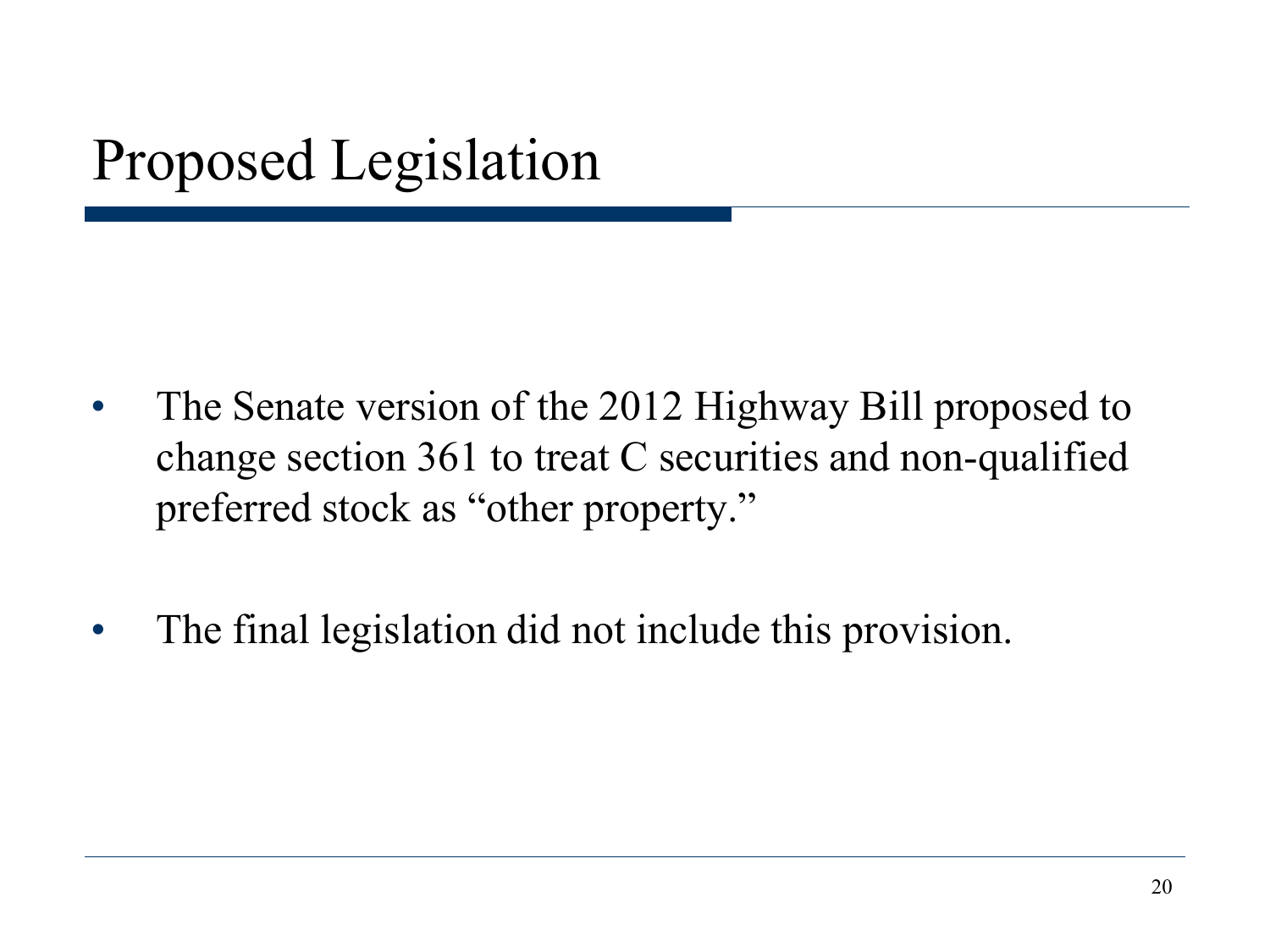## North-South Transactions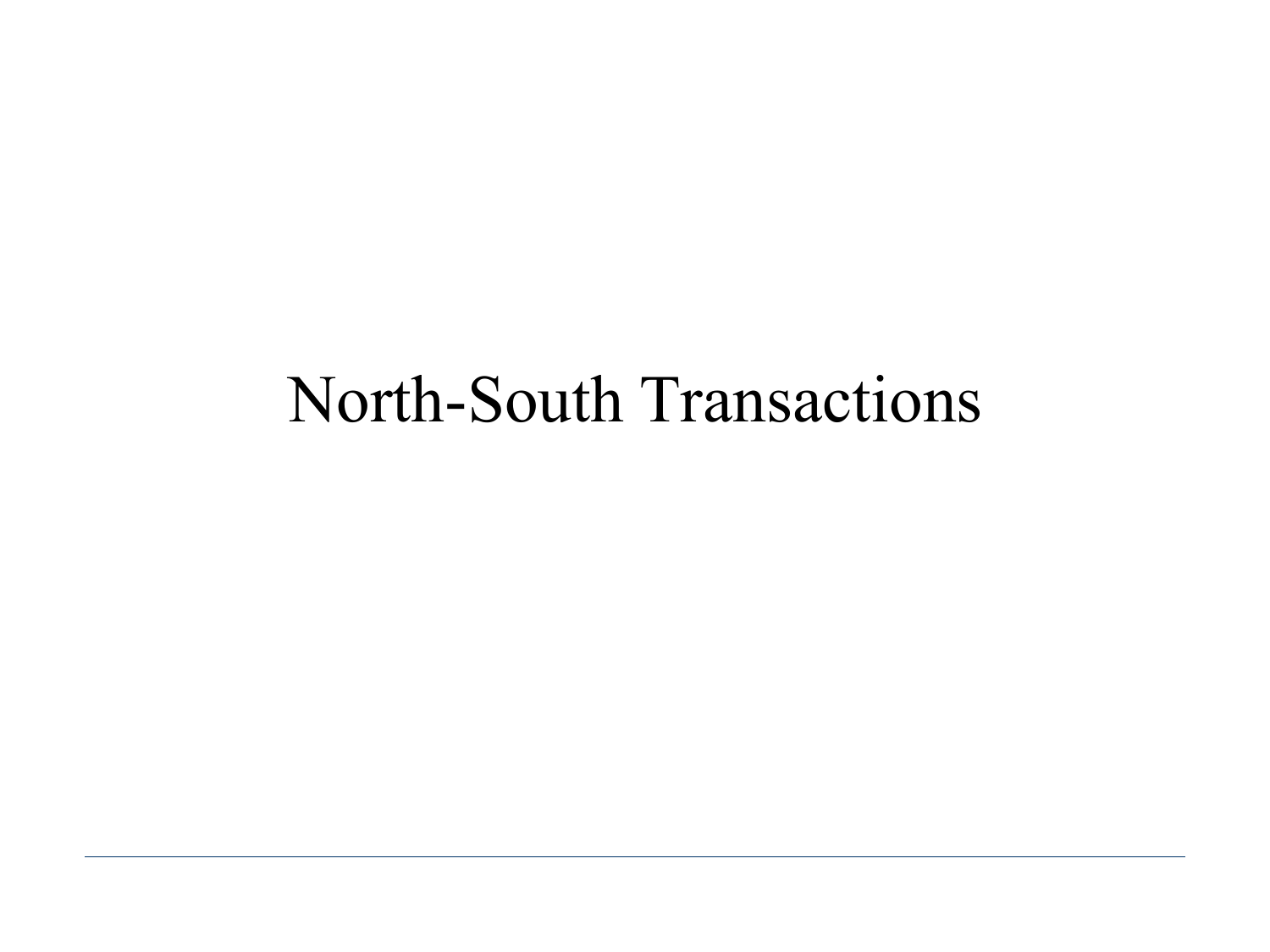### North-South Variation: Transfers Between Shareholder and Distributing



•**Facts**: P owns all of the stock of D, which owns all of the stock of C (FMV=\$100). P contributes non-cash assets to D, and D spins-off C stock to D in a transaction that either does or does not qualify under section 355 (in each case, disregarding the contribution).

- Alternative A: Suppose the assets P contributes are contributed so that D can satisfy its debt covenants.
- Alternative B: Suppose there is no legal or economic compulsion for P to contribute assets to D and the assets have FMV of (a) \$10, (b) \$100, or (c) \$110.
- Alternative C: Suppose the assets P contributes are necessary for D to satisfy the active trade or business requirement of section 355 and D would recognize a large gain if the transaction were to fail to satisfy section 355.
- Alternative D: Suppose (a) the contribution precedes the distribution, (b) the distribution precedes the contribution, or (c) the contribution and distribution are simultaneous.
- Alternative E: Suppose there is (a) documentation characterizing the contribution and distribution as an exchange or (b) no such documentation.
- Alterative F: Suppose P is an individual, rather than a corporation.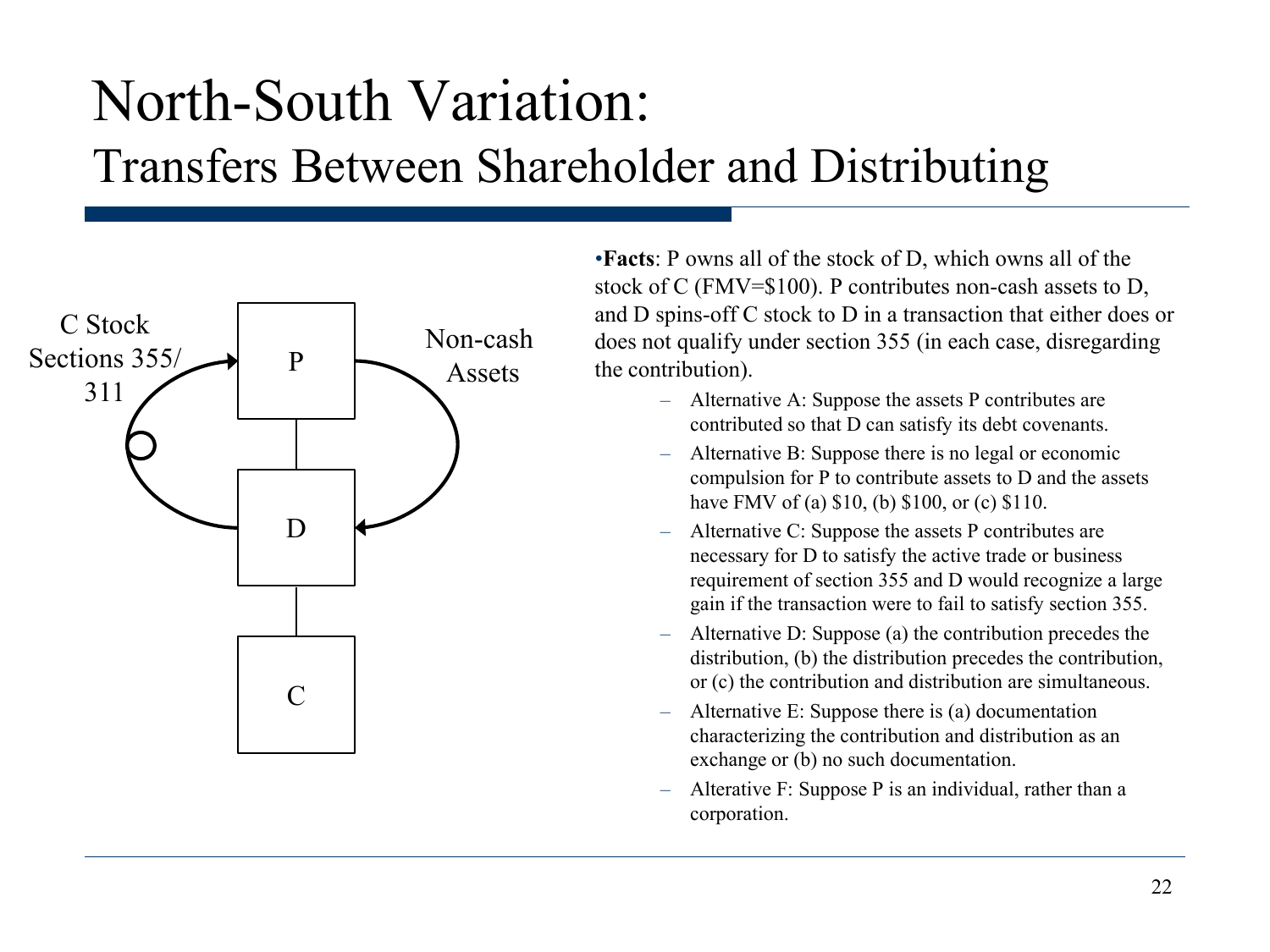#### North-South Transactions (cont'd)



- PLR 201033007: P contributes ATB1 (the active business to be relied on by D in subsequent spin-off) to D. D then distributes C to P. Are the contribution and distribution considered to be an exchange under "North-South" principles?
- The taxpayer represented: "There is no regulatory, legal, or economic compulsion or requirement that the Asset Contributions be made as a condition of the Internal Distribution. The fact that the value of Distributing 1 will decrease as a result of the Internal Distribution was not a consideration in the decision to contribute property to Distributing 1. The Internal Distribution is not contingent on there being contributed to Distributing 1 assets having a specified (or roughly specified) value." *See also* PLRs 201034005, 201030005, 201007050. *See generally* Treas. Reg. section 1.301-1(l).
- What if D's distribution to P was a split-off? Does it matter whether the shares redeemed include the D shares issued (or deemed issued) in the contribution by P?
- Other North-South rulings: 201014048 (F reorganization into Newco and subsequent redemption of some Newco shares in exchange for a Newco note, treated as separate); PLR 201047016 (above).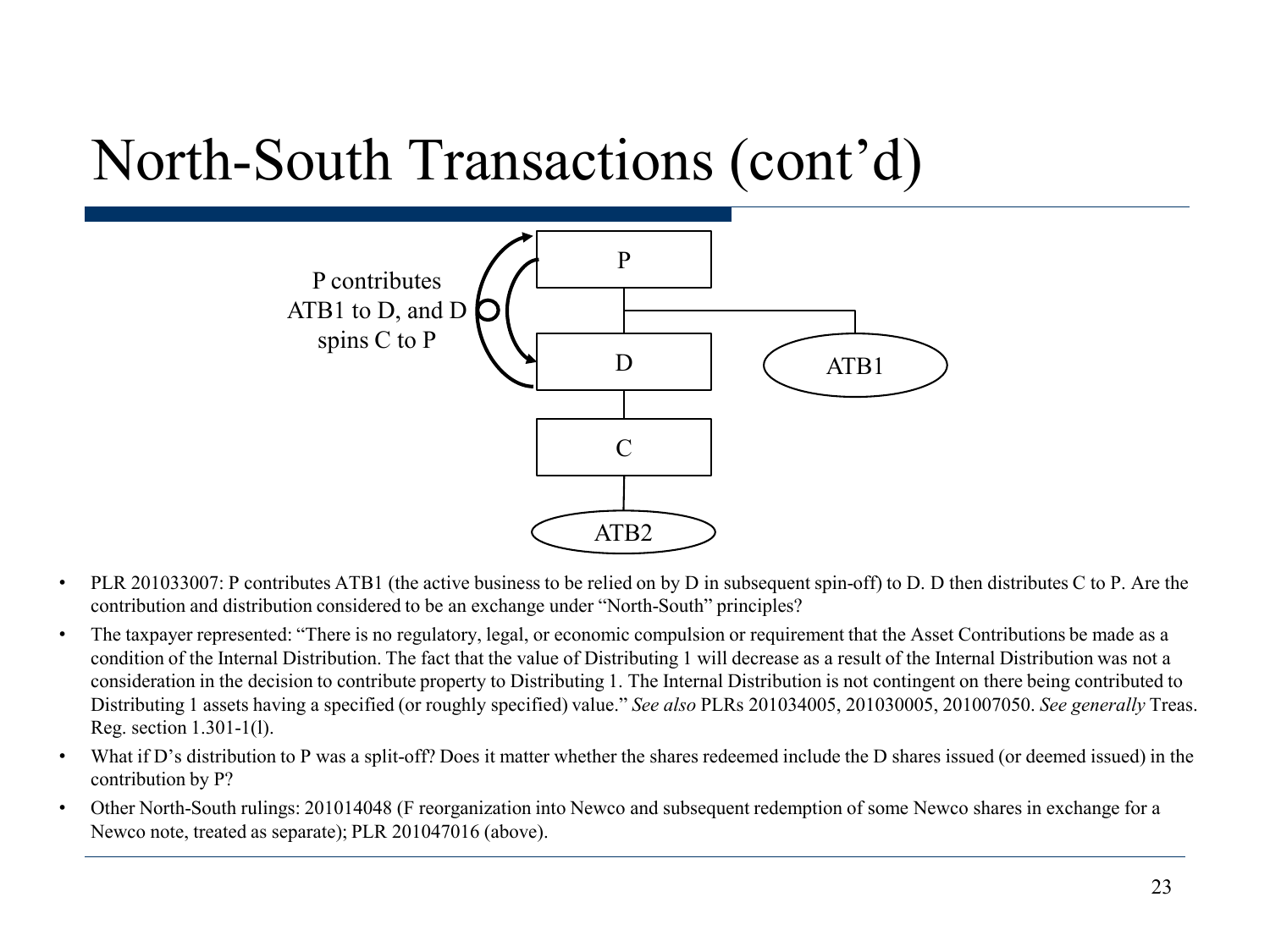#### North-South Transactions (cont'd)

- In two more recent private letter rulings (PLR 201136009) and 201106004) the IRS apparently expanded its policy on "North-South" transfers in the section 355 context to transfers between D and C.
- In PLR 201202007, the IRS apparently extended nonexchange treatment beyond a section 355 stock distribution to a section 301 stock distribution (the representation covers the issue although there is no specific ruling on the issue).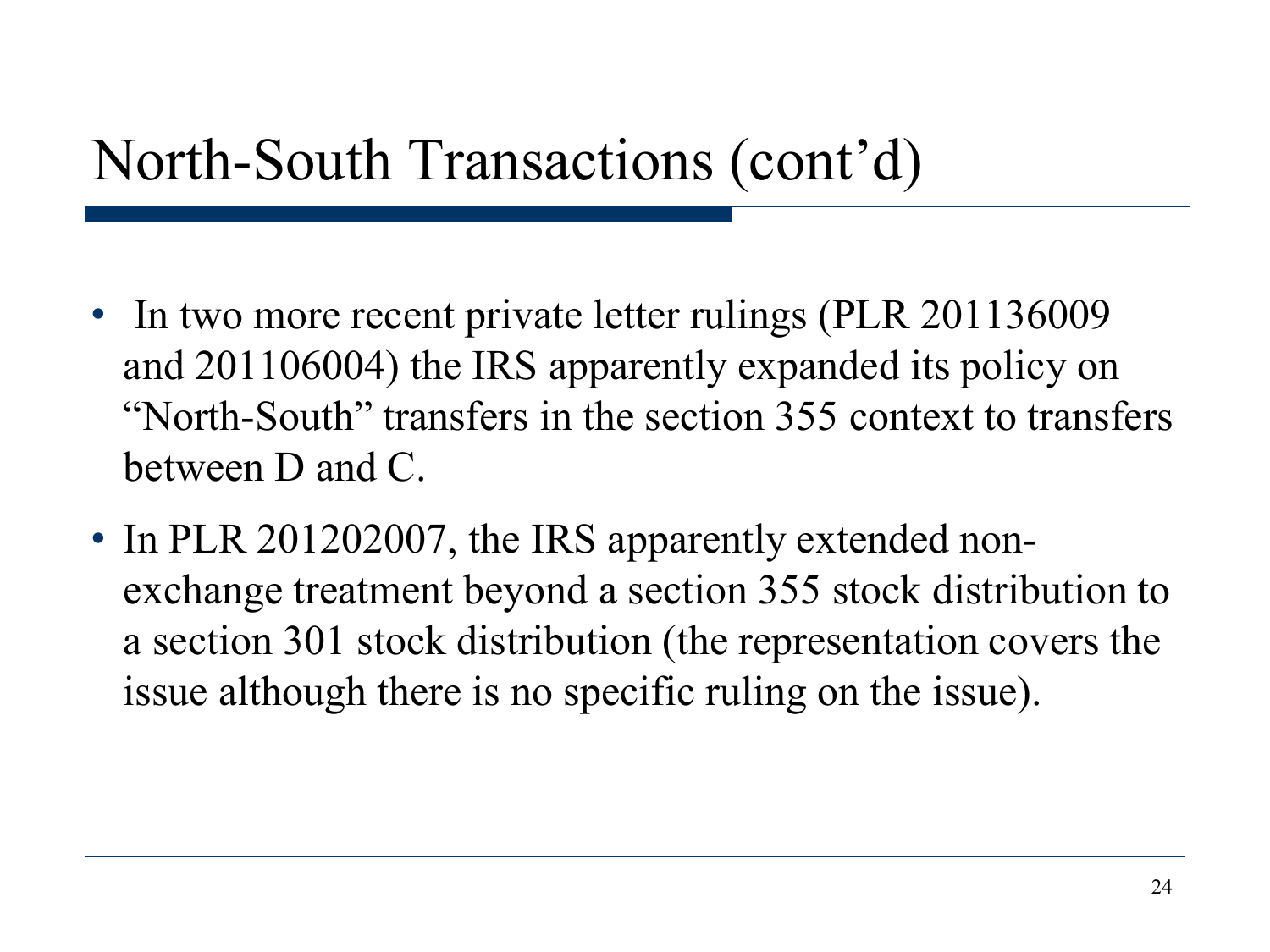#### Rev. Proc. 2013-3 No Rule

- Rev. Proc. 2013-3 provides that, until the IRS resolves the issue, it will no longer rule on:
	- Whether transfers of stock, money, or property by a person to a corporation and transfers of stock, money, or property by that corporation to that person (or a person related to such person) in what are ostensibly two separate transactions (so-called "northsouth" transactions), at least one of which is a distribution with respect to the corporation's stock, a contribution to the corporation's capital, or an acquisition of stock, are respected as separate transactions for Federal income tax purposes.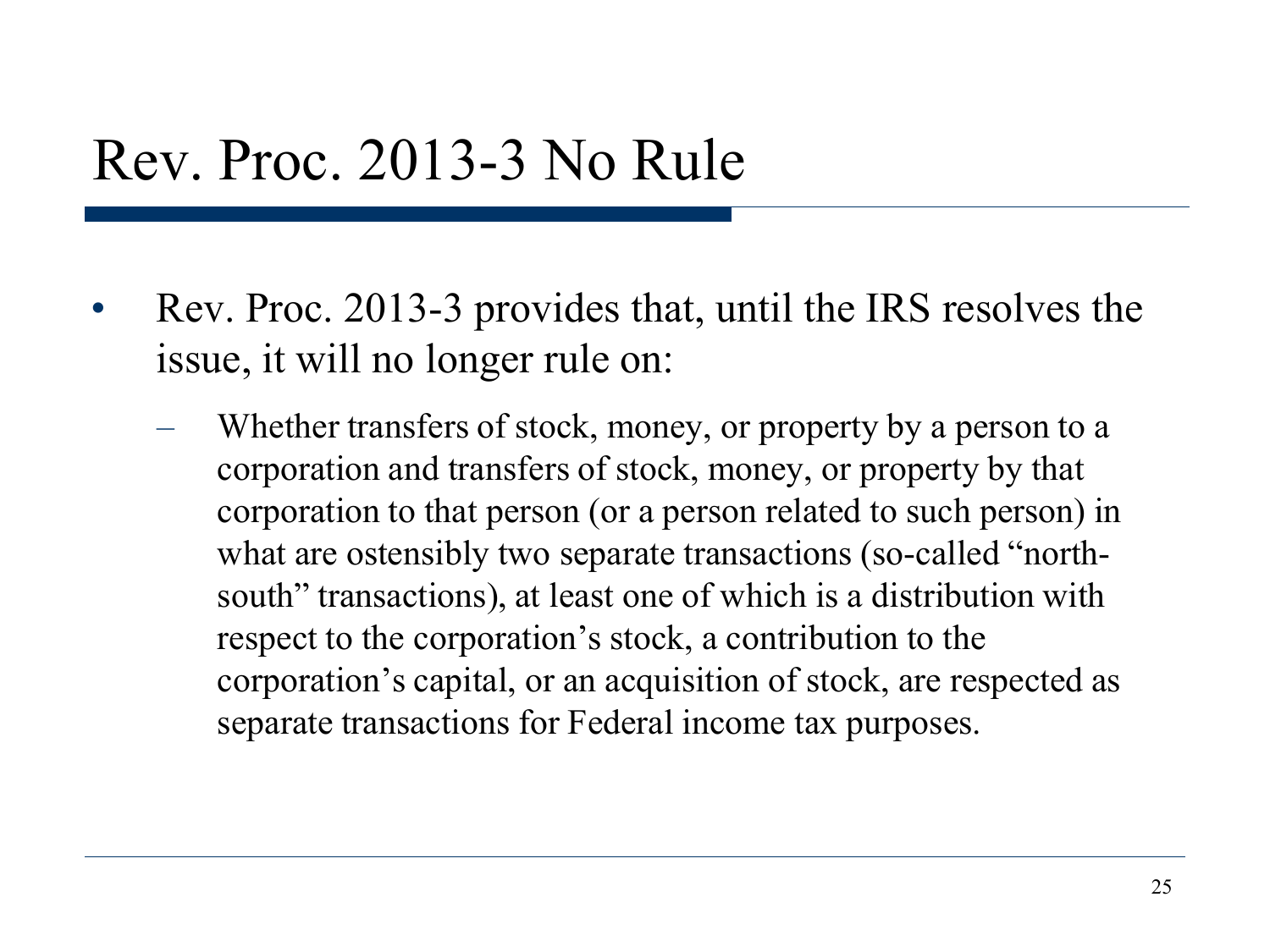### Active Trade or Business - Goodwill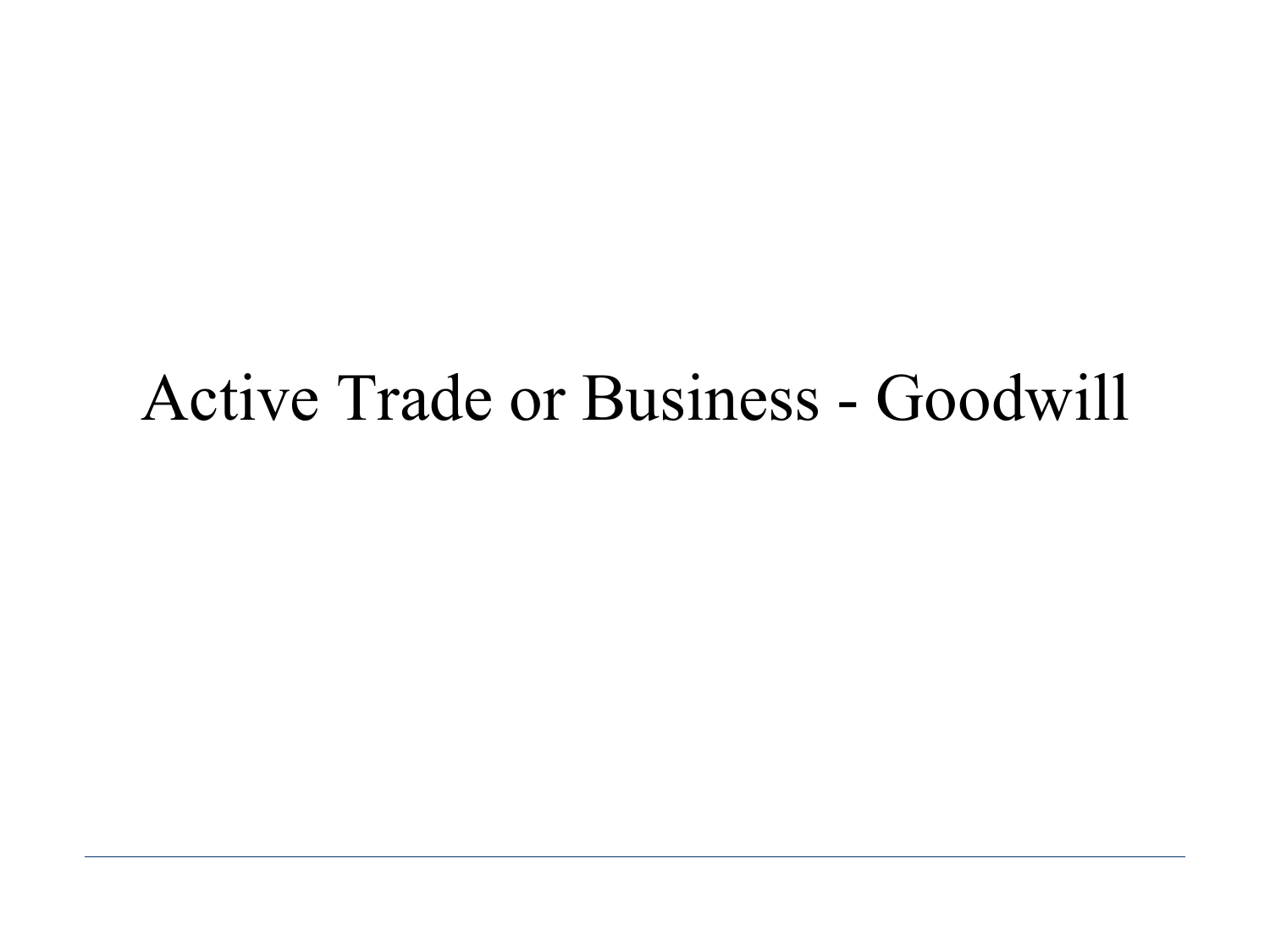## Active Trade or Business Regulations – SAG Rules

- In May 2006, section  $355(b)(3)$  was added to the Code.
- Section 355(b)(3) permits D or C to satisfy the ATB requirement through the activities of members of its separate affiliated group, or "SAG."
- In May 2007, Prop. Reg. section 1.355-3 was issued to update the ATB regulations to reflect the SAG rules.
- These regulations address certain issues created by the SAG rules including:
	- The application of section  $355(b)(2)(C)$  to sales of stock between SAGs.
	- The location of an ATB that has assets in multiple members of the group.
- Status?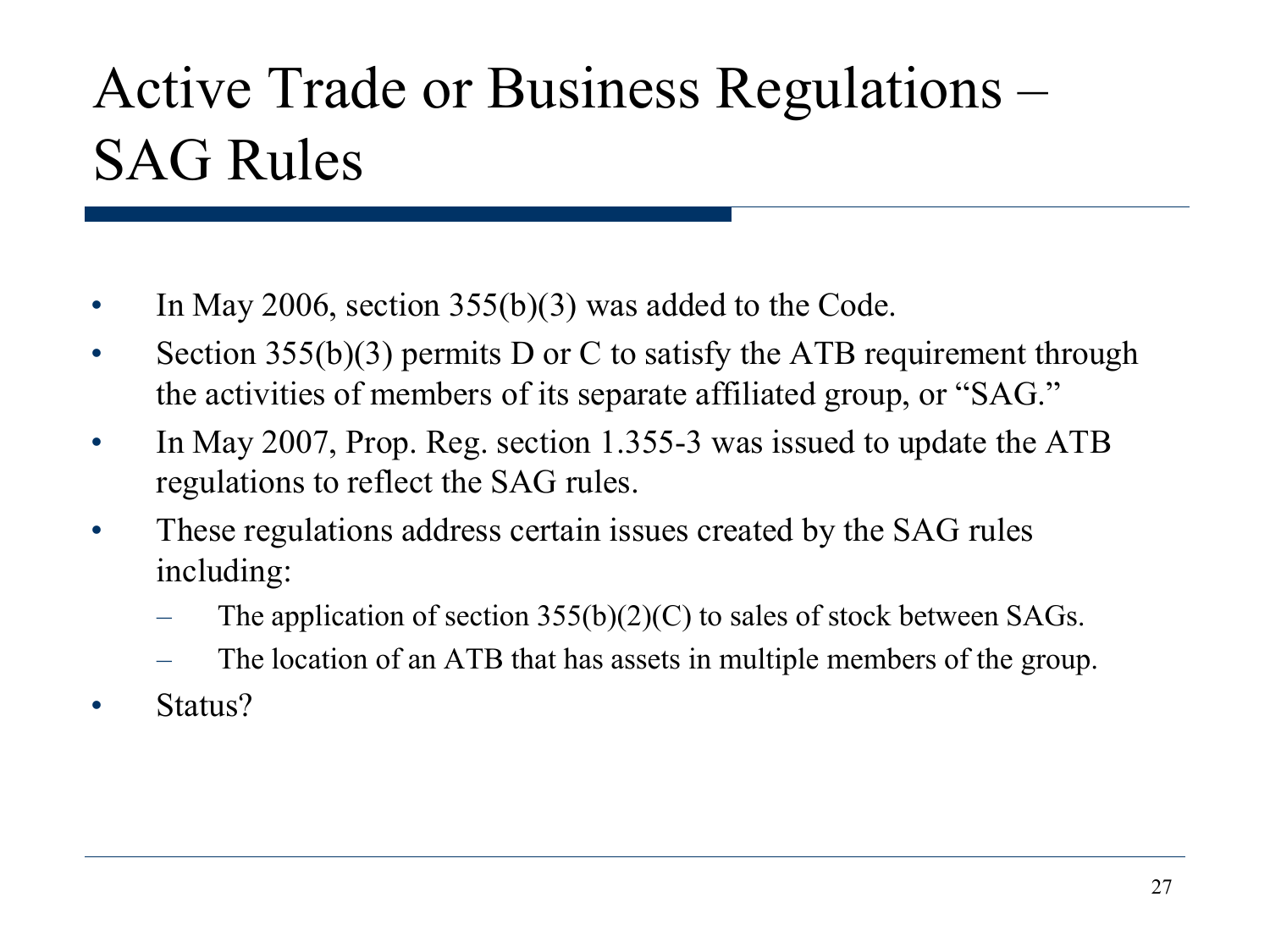## Active Trade or Business Regulations - Goodwill

- Prop. Treas. Reg. section 1.355-3(b)(2)(iii) states: "A corporation will not be treated as engaged in the active conduct of a trade or business unless it (or its SAG, or a partnership from which the trade or business assets and activities are attributed) is the principal owner of the goodwill and significant assets of the trade or business for Federal income tax purposes."
- Subsequent to the issuance of the proposed active trade or business regulations, the IRS generally required a representation regarding goodwill in connection with the issuance of a private letter ruling such as the following:
	- Neither Business A nor control of an entity conducting this business will have been acquired during the five-year period ending on the date of the Distribution in a transaction in which gain or loss was recognized (or treated as recognized) in whole or in part, except for transactions that have expanded Business A. Throughout the five-year period ending on the date of the Distribution, Distributing has been the principal owner of the goodwill and significant assets of Business A and will continue to be the principal owner following the Distribution.
- Recently, a number of private letter rulings seem to lack the goodwill representations. *See, e.g.*, PLR 201245020, PLR 201233016, PLR 201216027.
- Do taxpayers need to make the goodwill representation to obtain private letter rulings in the section 355 context?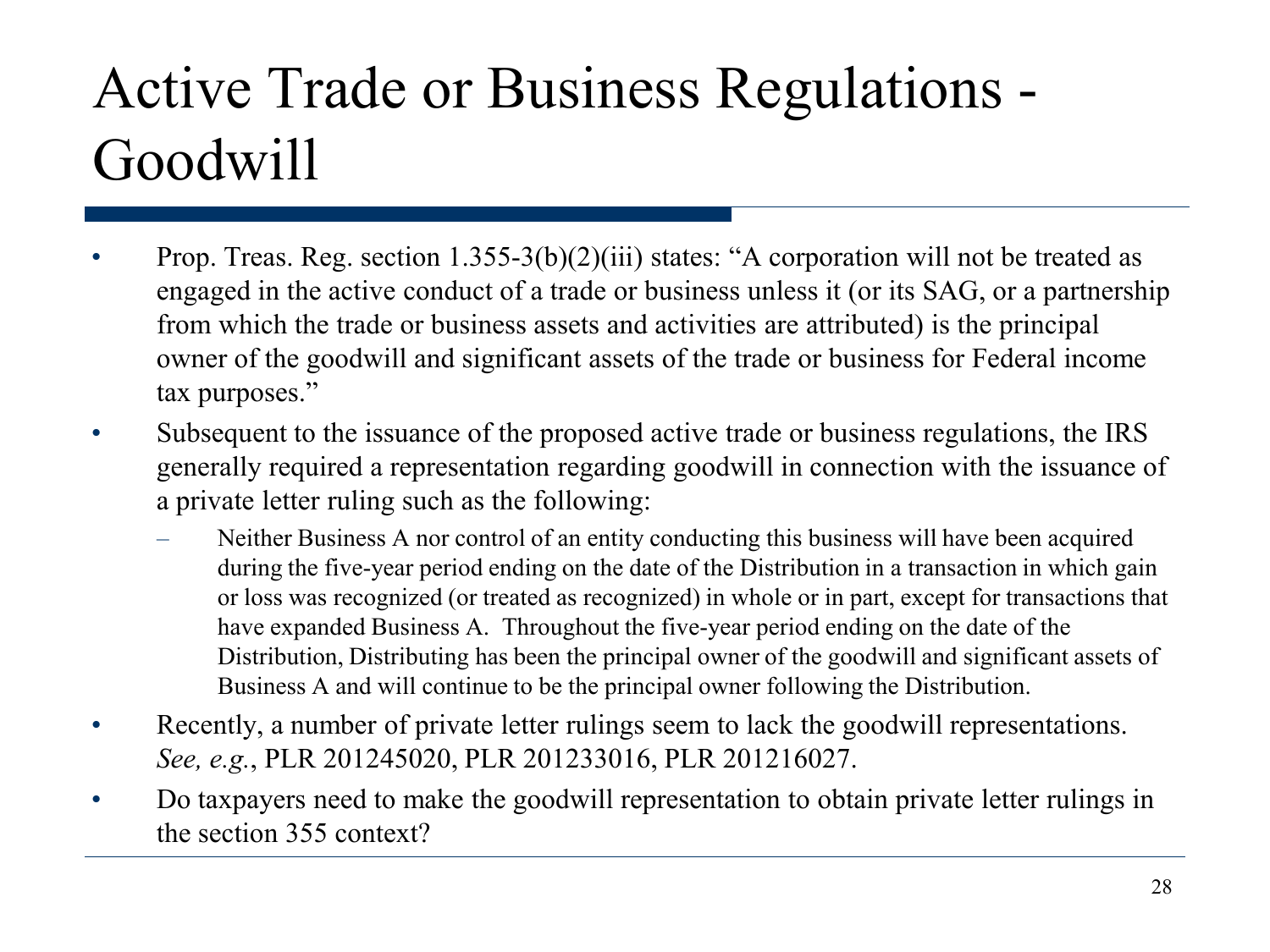# Active Trade or Business – Affiliated Group Sales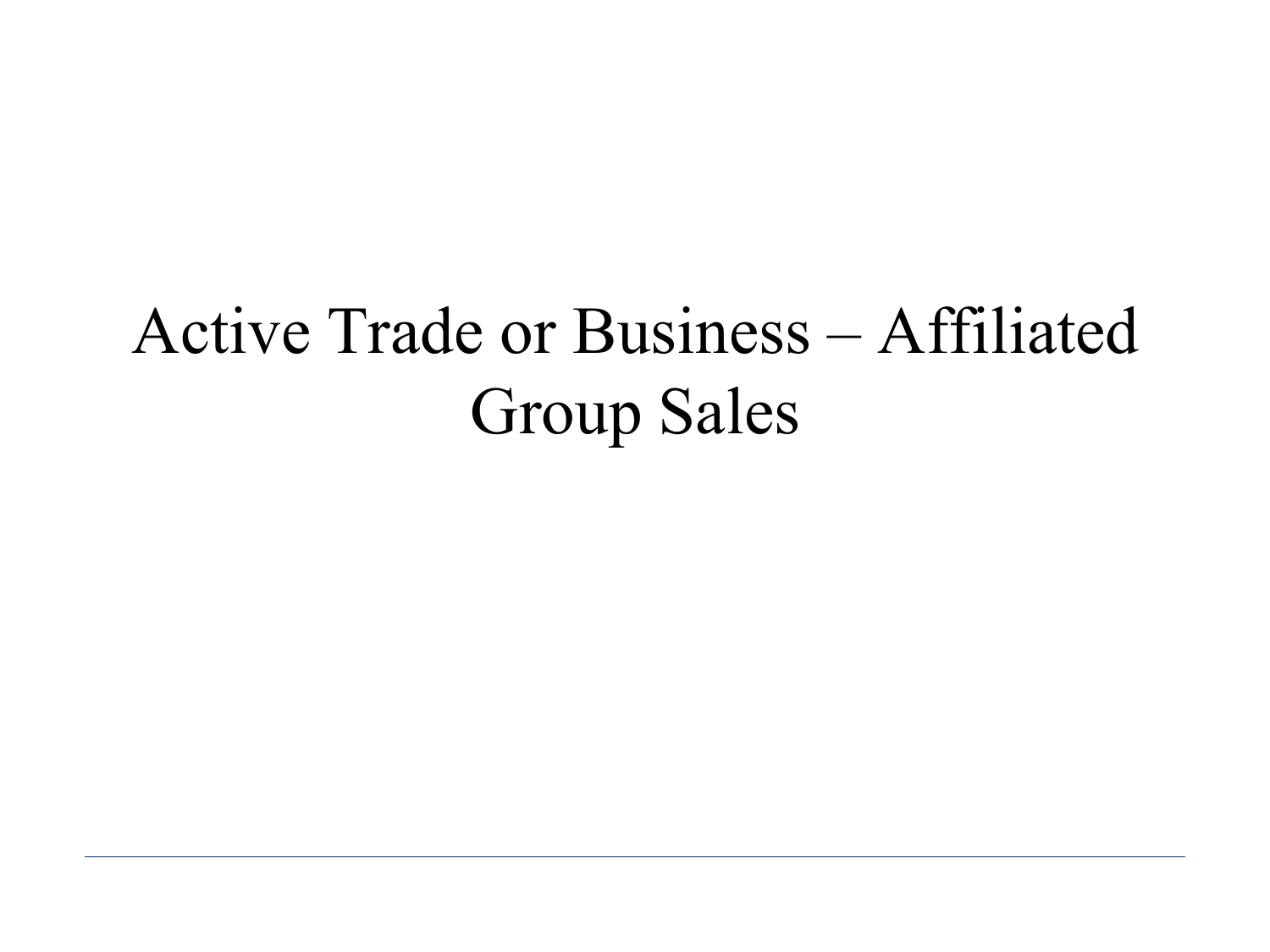## Affiliated Group Sales



- D, C, Sub 1, and Sub 2 file a consolidated return.
- In year 1, Sub 1 sells all of the stock of Sub 2 to C for \$100.
- In year 3, D would like to distribute all of the stock of C to its shareholders in a section 355 distribution.
- D relies on Sub 1's ATB 1 to satisfy the ATB requirement.
- Can C rely on Sub 2's ATB 2 to satisfy ATB in year 3?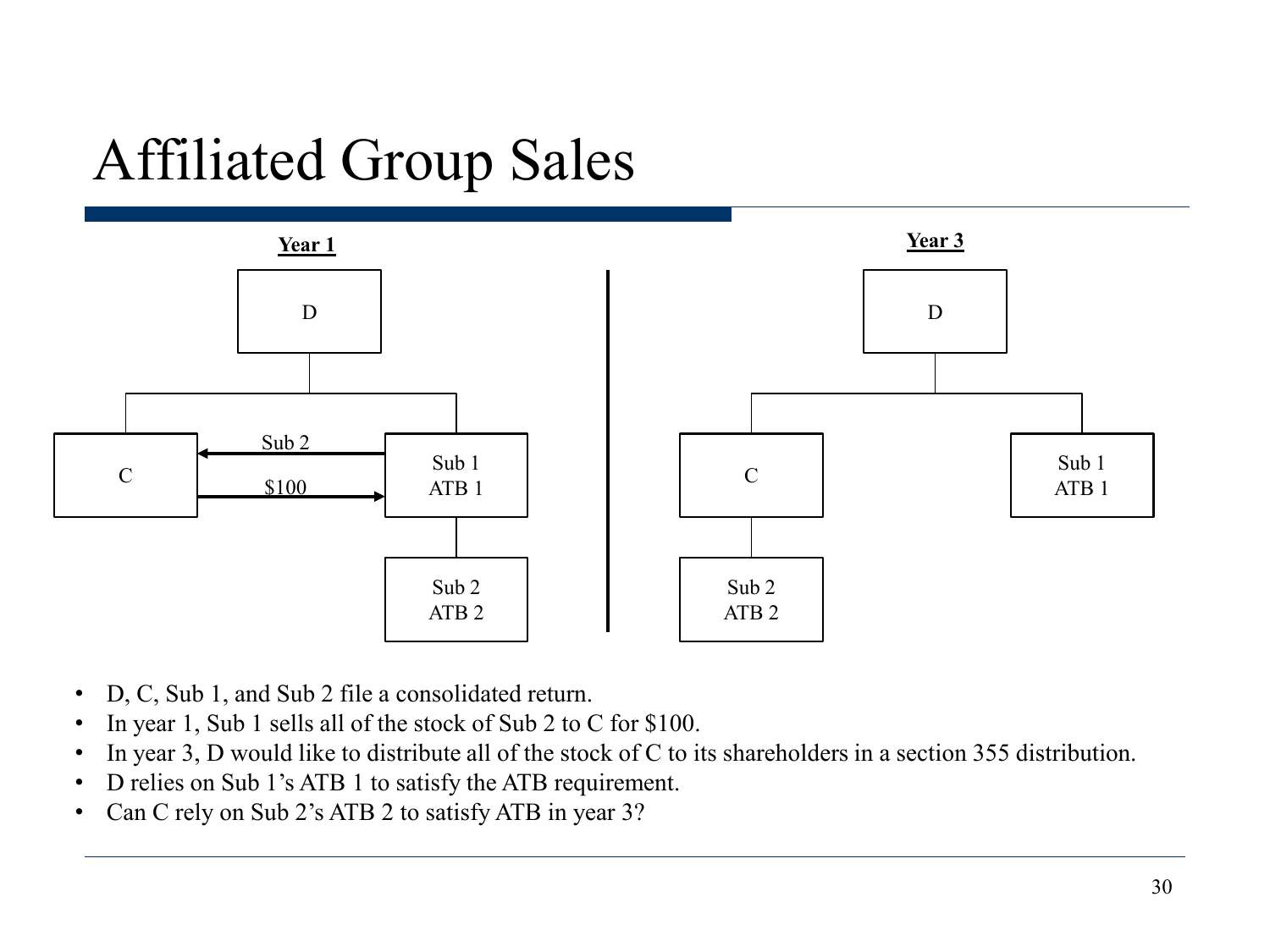## Affiliated Group Sales

- Current Treas. Reg. section 1.355-3(b)(4)(iii) provides that, for purposes of transactions engaged in prior to December 15, 1987, sections 355(b)(2)(C) and  $355(b)(2)(D)$  do not apply to an acquisition of an ATB by one member of an affiliated group from another member of an affiliated group.
- Prop. Treas. Reg. section 1.355-3 provides that sections  $355(b)(2)(C)$  and  $355(b)(2)(D)$  do not apply to an acquisition of an ATB by one member of a SAG from another member of a SAG. However, they do not extend this rule to sales between affiliates that are not members of the same SAG.
- Notice 2007-60 provides that, for certain limited purposes, taxpayers may continue to rely upon Treas. Reg. section 1.355-3(b)(4)(iii) until temporary or final SAG ATB regulations are published.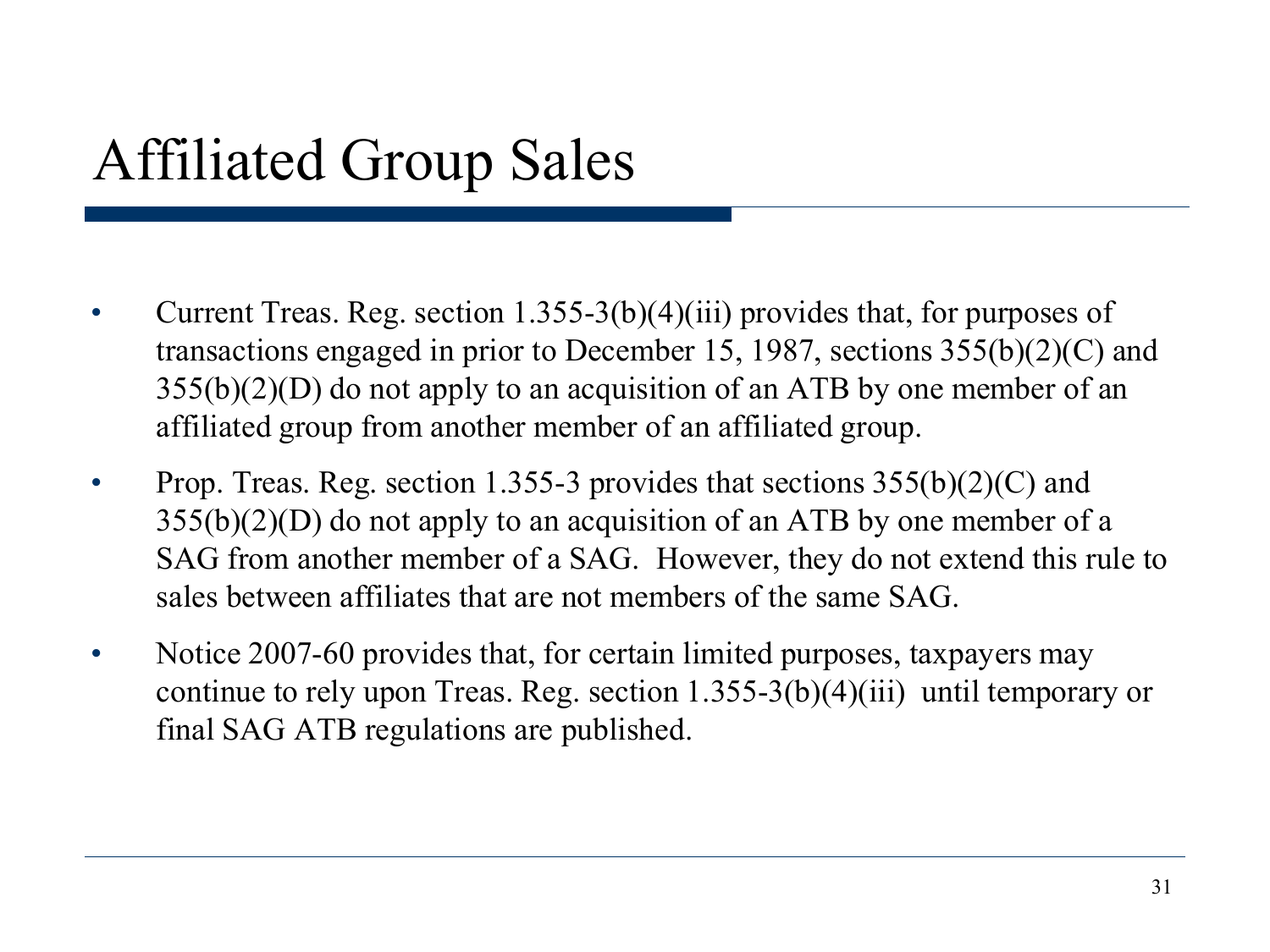# Predecessor/Successor Rules and Prop. Treas. Reg. 1.355-8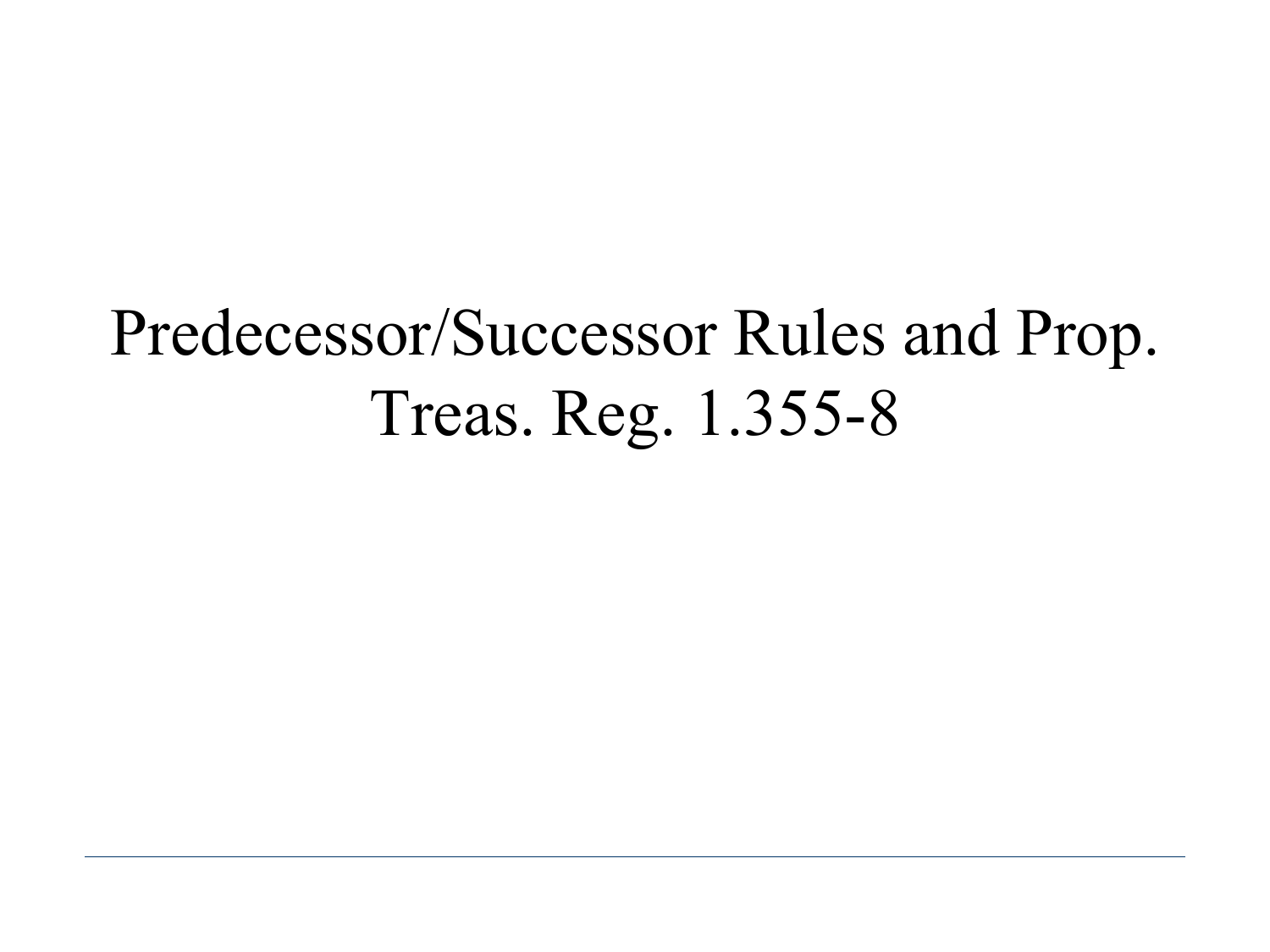## Section 355(e) Successor

- Section 355(e)(3)(B) refers to a successor in a reorganization described in sections  $368(a)(1)(A)$ , (C), and  $(D)$ .
- Section 355(e)(4)(D) states that, for purposes of section 355(e), any reference to a controlled corporation or a distributing corporation shall include a reference to any predecessor or successor of such corporation.
- Unlike section 355(e)(3)(B), which refers to a successor in a section  $368(a)(1)(A)$ , (C), and (D) reorganization involving an asset transfer, section 355(e)(4)(D) provides no definition of the term successor.
- Prop. Treas. Reg. section 1.355-8, which was issued in 2004, states that a successor of D or C, respectively, is a corporation to which D or C transfers property after the distribution in a transaction to which section 381 applies (a successor transaction).
	- A predecessor of D is a corporation (the first corporation) that before the distribution transfers property to D in a transaction to which section 381 applies (the combining transfer), but only if certain requirements are satisfied.
	- A corporation is a predecessor of C if, before the distribution, it transfers property to C in a transaction to which section 381 applies.
- Thus, in the absence of a section 381(a) transaction, there can be neither a successor nor a predecessor for purposes of section 355(e) under the proposed regulations. The preamble to the proposed regulations requested comments.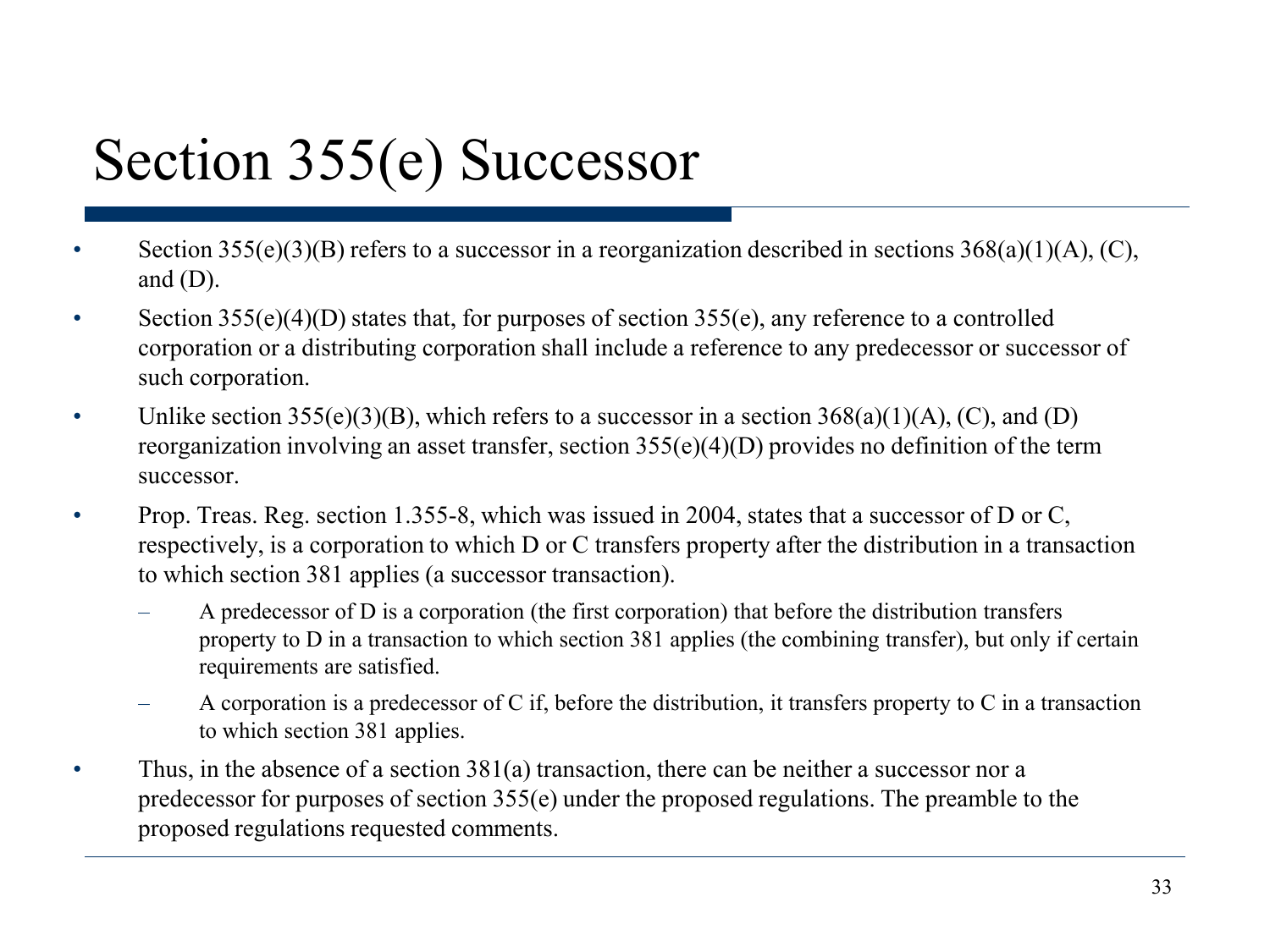### Section 355(e) Successor

Prop. Treas. Reg. section  $1.355-8(e)(2)$  provides that:

- If a distribution and acquisitions of stock that in the aggregate represent a 50-percent or greater interest in a predecessor of D are part of a plan,
- The amount of gain recognized by D by reason of section 355(e) as a result of the acquisitions shall not exceed the amount of gain, if any, that the predecessor of D would have recognized if:
	- immediately before the distribution, the predecessor of D had transferred the property that was transferred to Controlled in the separating transfer and stock of C that the predecessor of D transferred to D in the combining transfer to a newly-formed, wholly-owned corporation in exchange solely for stock of such corporation in an exchange to which section 351 applied, and
	- then sold the stock of that corporation to an unrelated person in exchange for cash equal to its fair market value.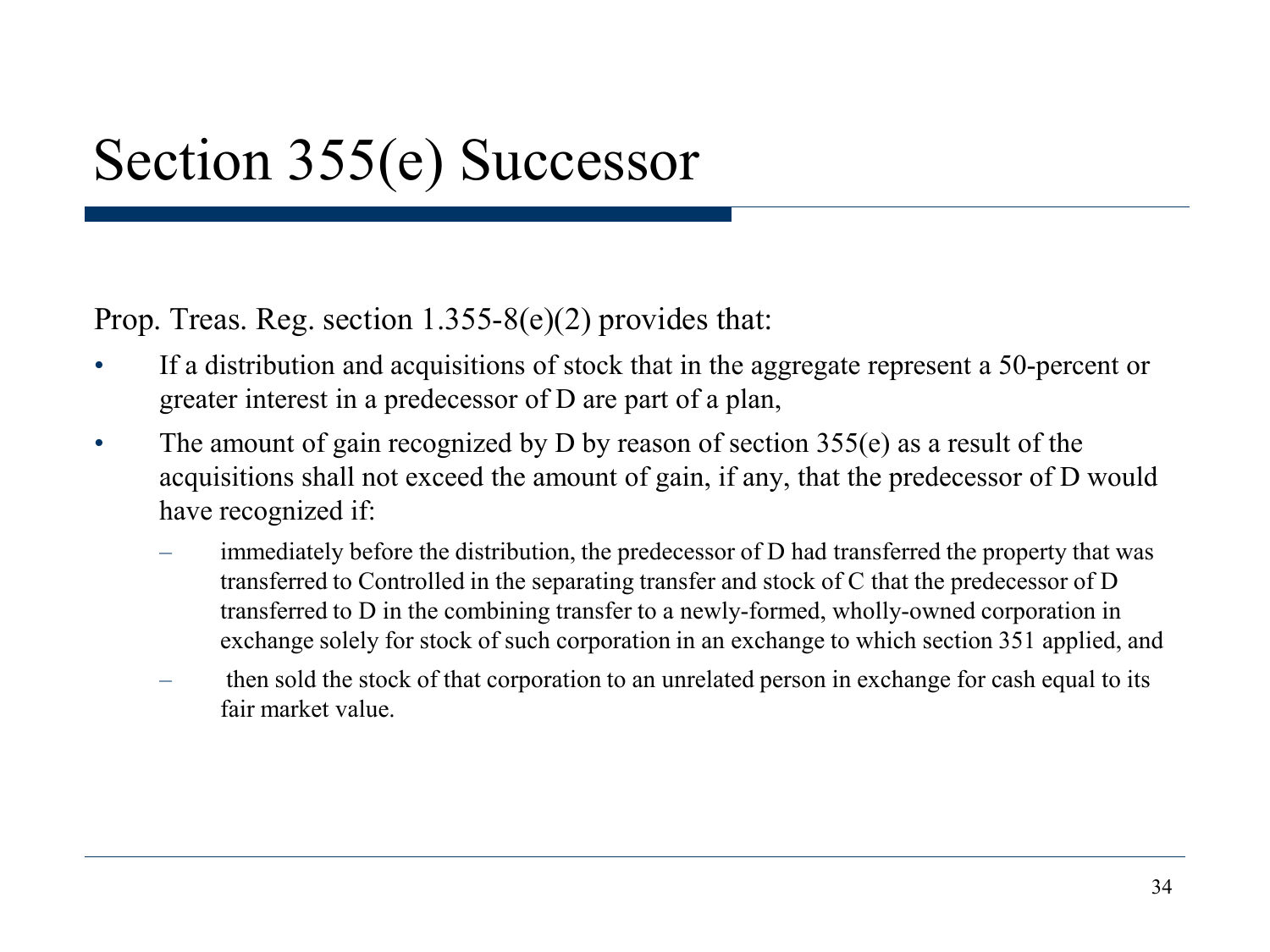## Section 355(e) Successor



- T merges into A, with T shareholders receiving 40 percent of the stock of A.
- Pursuant to a plan, A contributes (a) former T assets with a basis of \$90 and a fair market value of \$100 and (b) historical A assets with a basis of \$20 and a fair market value of \$200 to C and distributes the stock of C to its shareholders.
- Assume the transaction satisfies the requirements of section 355 (other than potentially section 355(e)); does A recognize gain on the distribution of the C stock and, if so, how much gain?
- What is the IRS ruling policy regarding section 355(e) successor issues?
- What is the status of the successor regulations?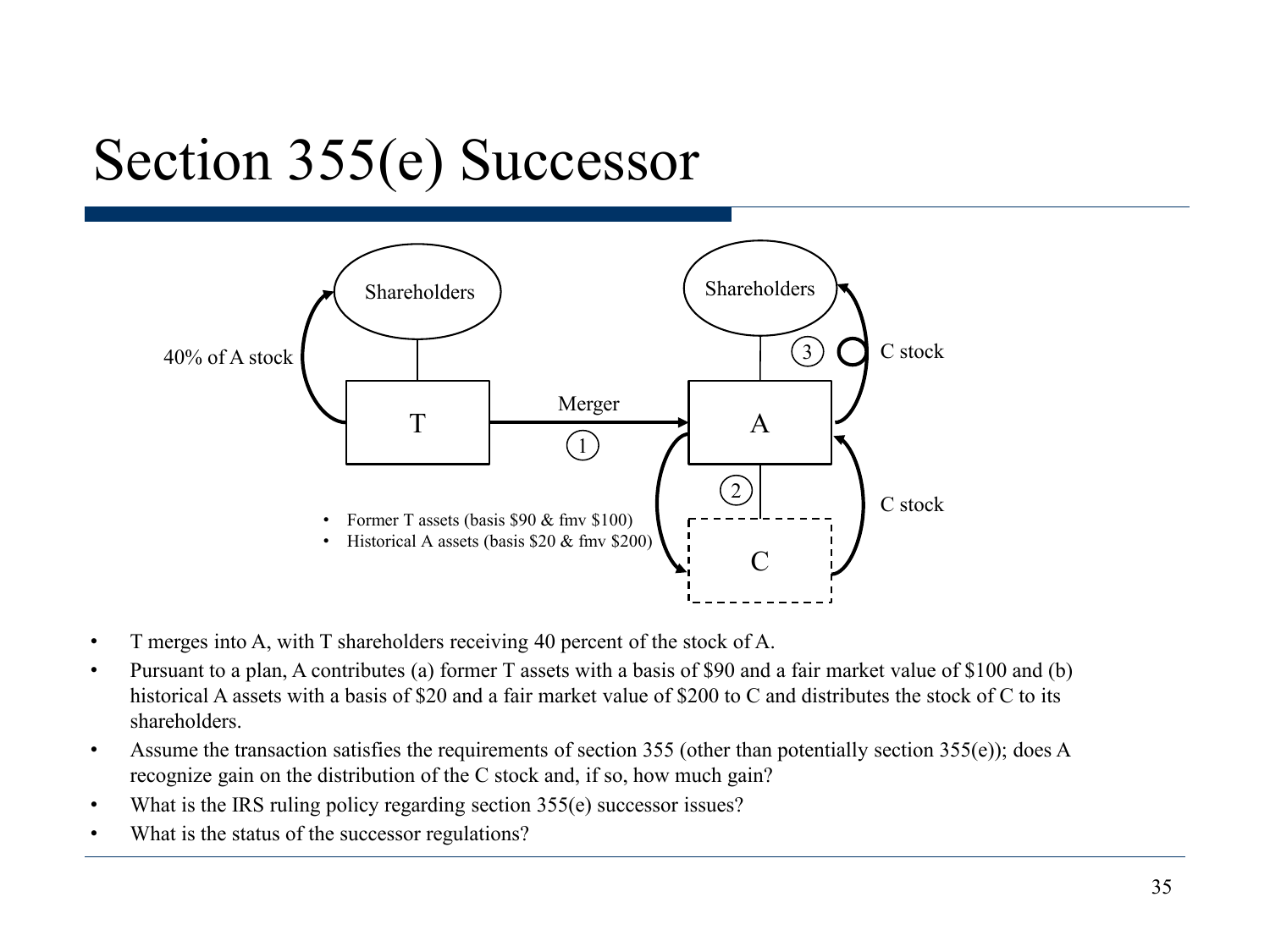# REIT Spin-Offs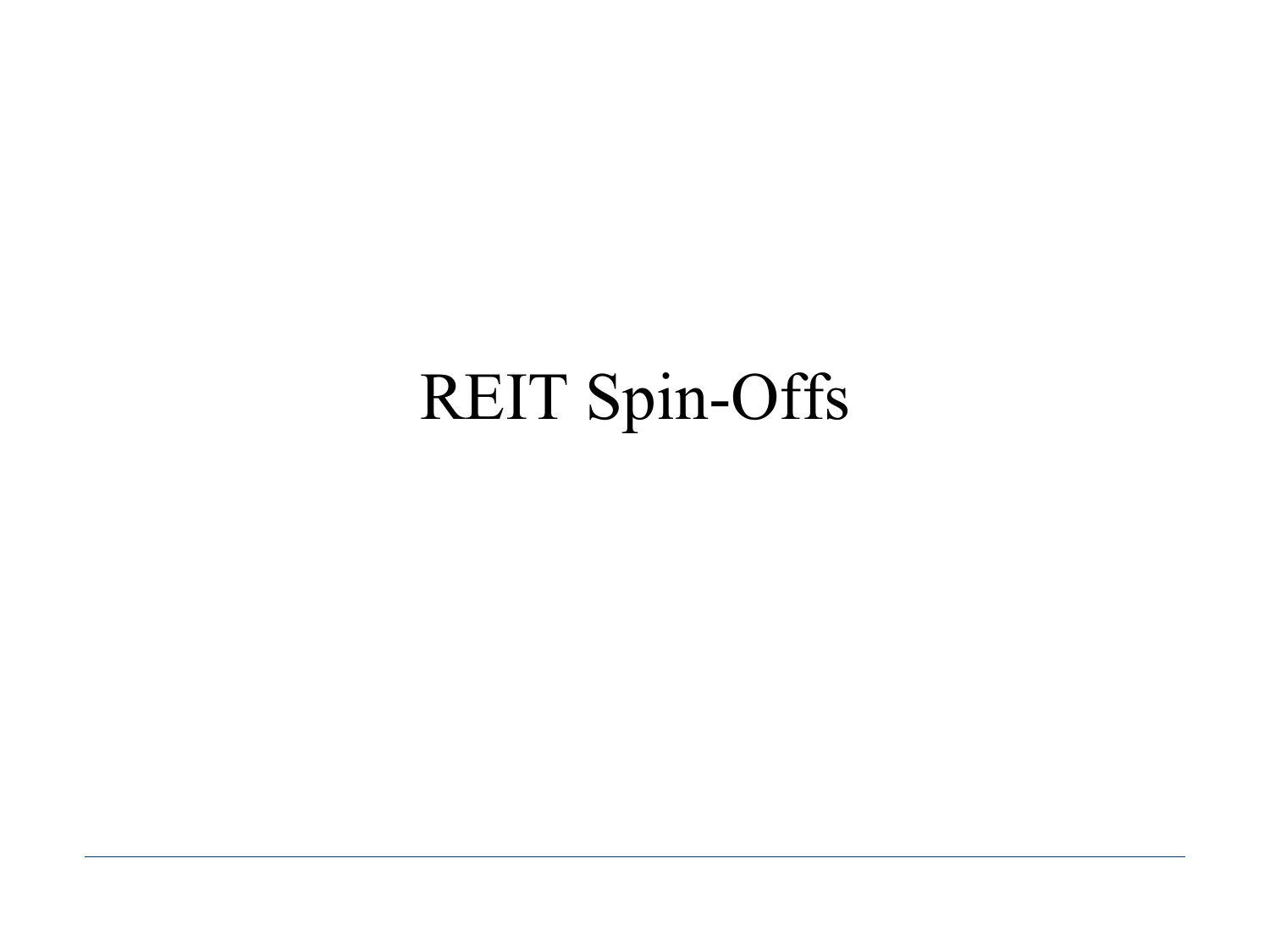### History of REIT Spin-Offs: Before 2001

- In Rev. Rul. 73-236, D spun off its sales business and assets as a separate entity, retaining its property rental business and assets. Immediately after the distribution, D elected REIT status.
	- At the time, section  $856(d)(3)$  prevented entities from qualifying as REITs if they provided services to tenants or managed/operated property.
	- IRS concluded that, under section  $856(d)(3)$ , a REIT could not satisfy the active trade or business requirement of section  $355(b)(1)$ .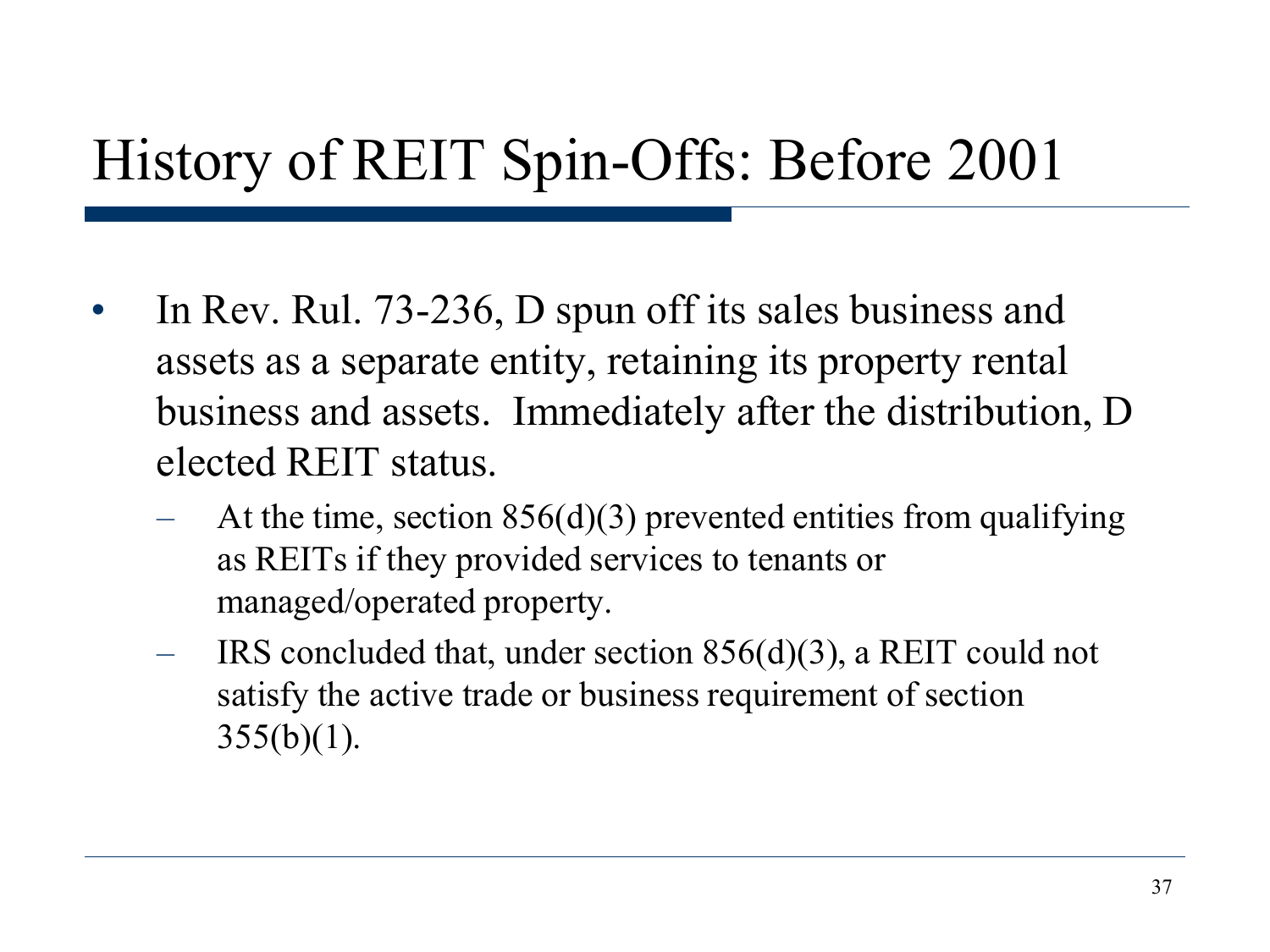#### Rev. Rul. 2001-29

- The Tax Reform Act of 1986 amended section  $856(d)(2)(C)$  to operate in conjunction with Treas. Reg. section 1.512(b)-1(c)(5), allowing REITs to provide services usually or customarily rendered in the ordinary course of renting property.
- Rev. Rul. 2001-29 concluded that REITs could now satisfy the active trade or business requirement of section 355(b)(1).
	- Rev. Rul. 73-236 was obsoleted.
- Rev. Rul. 2001-29 cautioned that "the obsolescence of Rev. Rul. 73-236 does not imply a view whether a distribution of stock involving a REIT election by the distributing or controlled corporation would otherwise satisfy the requirements of section 355, including the business purpose requirement."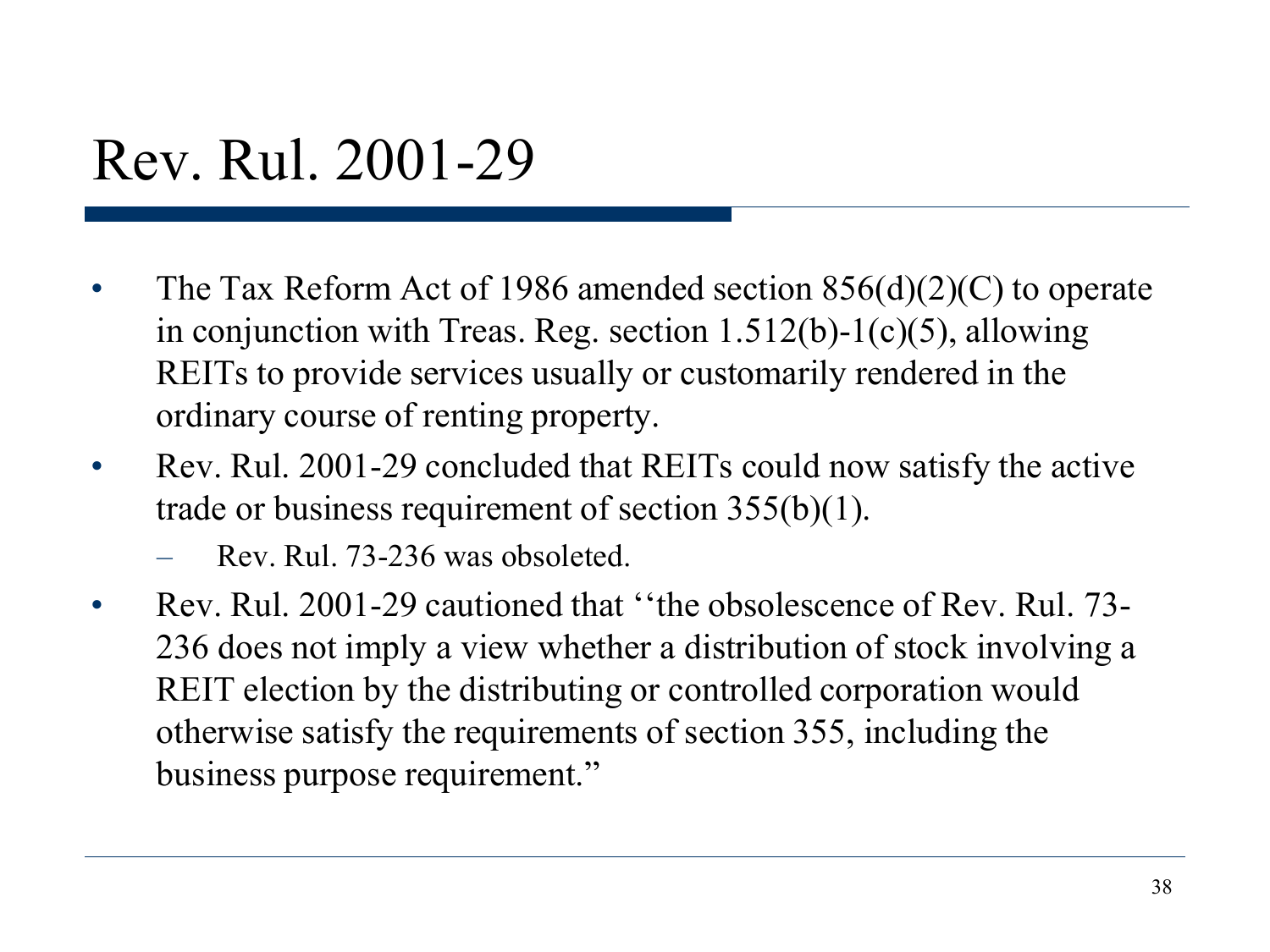## REIT Spin-Offs and Business Purpose

- Under Treas. Reg. section  $1.355-2(b)(2)$ , obtaining favorable federal tax treatment is not a valid business purpose for a section 355 distribution.
- Treas. Reg. section  $1.355-3(b)(2)(iii)$  provides that the IRS will "carefully scrutinize" separations of owner-occupied real estate for business purpose.
- REITs are permitted to deduct, at the corporate level, any income distributed as dividends, effectively eliminating one level of tax.
	- Is the goal of obtaining REIT status for D or C an impermissible business purpose?
	- Is intent to elect REIT status following a spin-off evidence of device?
	- The IRS will no longer rule on what constitutes a valid business purpose.
		- o The IRS's Section 355 Committee has accepted a representation stating that a spin-off's business purpose is to increase C's value to investors by electing REIT status for C.
		- o In PLR 200932018, the IRS granted tax-free treatment to the spin-off of newly-formed C, followed by the merger of C with and into a REIT, with the surviving REIT continuing to operate as such.
		- o The IRS may be sympathetic to spin-offs where D owns a substantial amount of real estate, wants to separate the real estate from its other businesses due to regulatory constraints, but is not able to effect the separation unless C can compete in the marketplace as a REIT.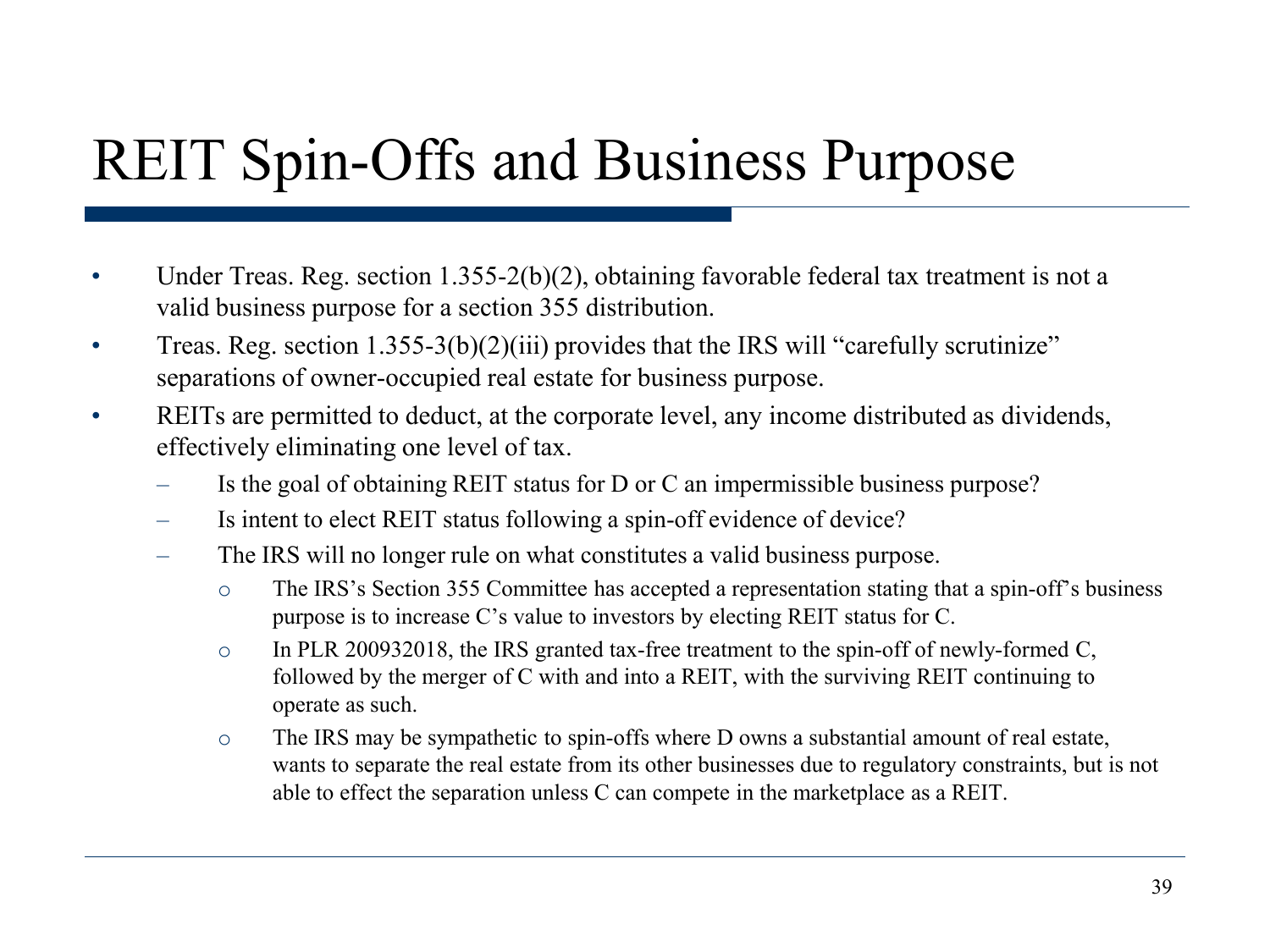## Recent REIT Spin-Off PLR

- In its 8K filed November 16, 2012, OpCo announced that it will contribute all of its real estate assets to newly-formed PropCo, then distribute PropCo to OpCo's shareholders.
- As part of the same plan, PropCo will elect to be a REIT, distribute its historical subchapter C E&P in a taxable dividend, and lease the majority of its real estate back to OpCo.
- To comply with REIT income rules that apply section 318 attribution, shareholders will reduce their indirect interest in PropCo to under 10% as part of the spin-off.
- In the 8K, OpCo disclosed that it had obtained a PLR relating to "the tax" treatment of the separation and the qualification of PropCo as a REIT."
	- This PLR has not yet been released.
- This planning strategy, the "McREIT," had not been previously tested in a PLR.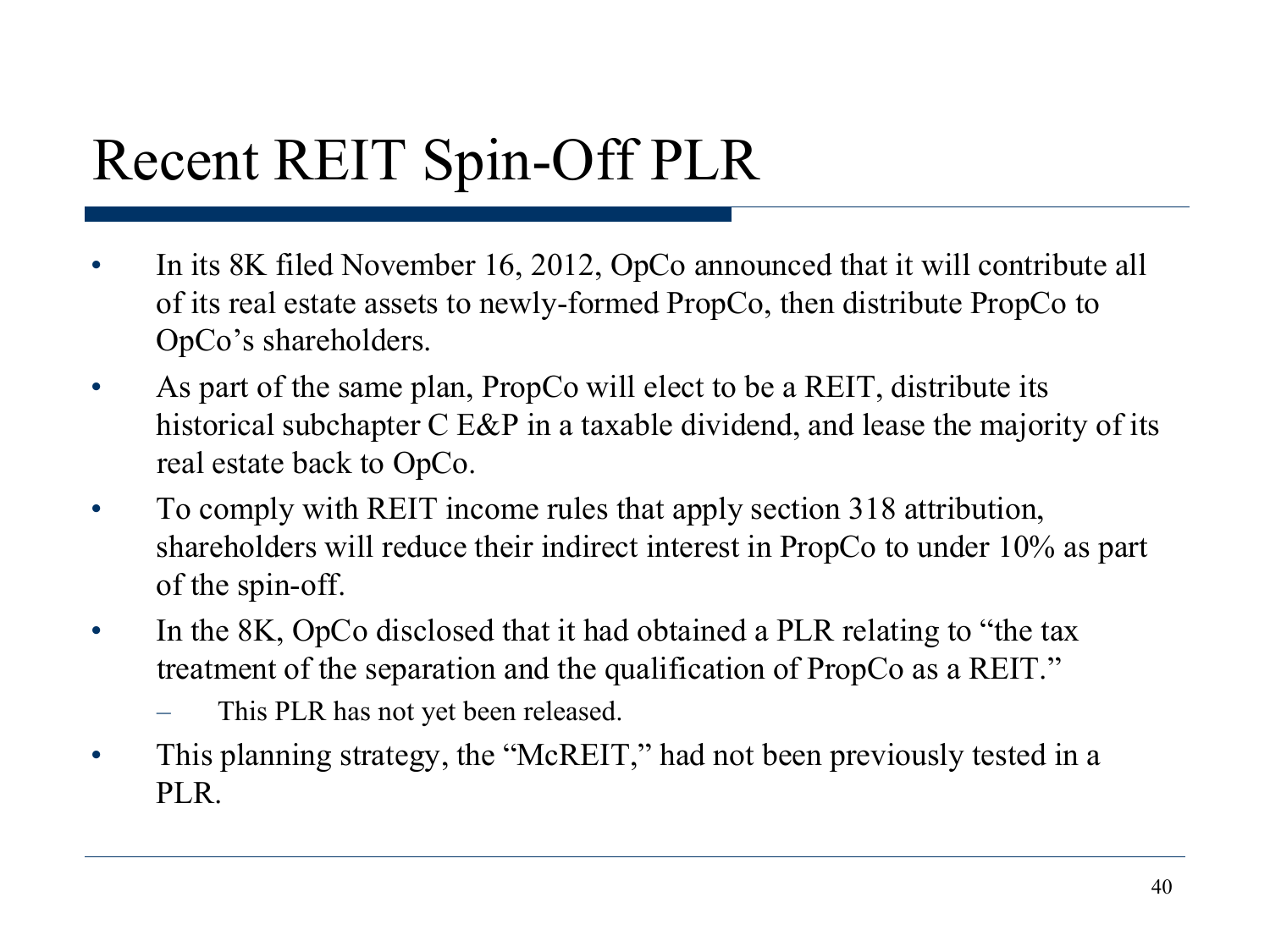## Post-Spin-Off Structure